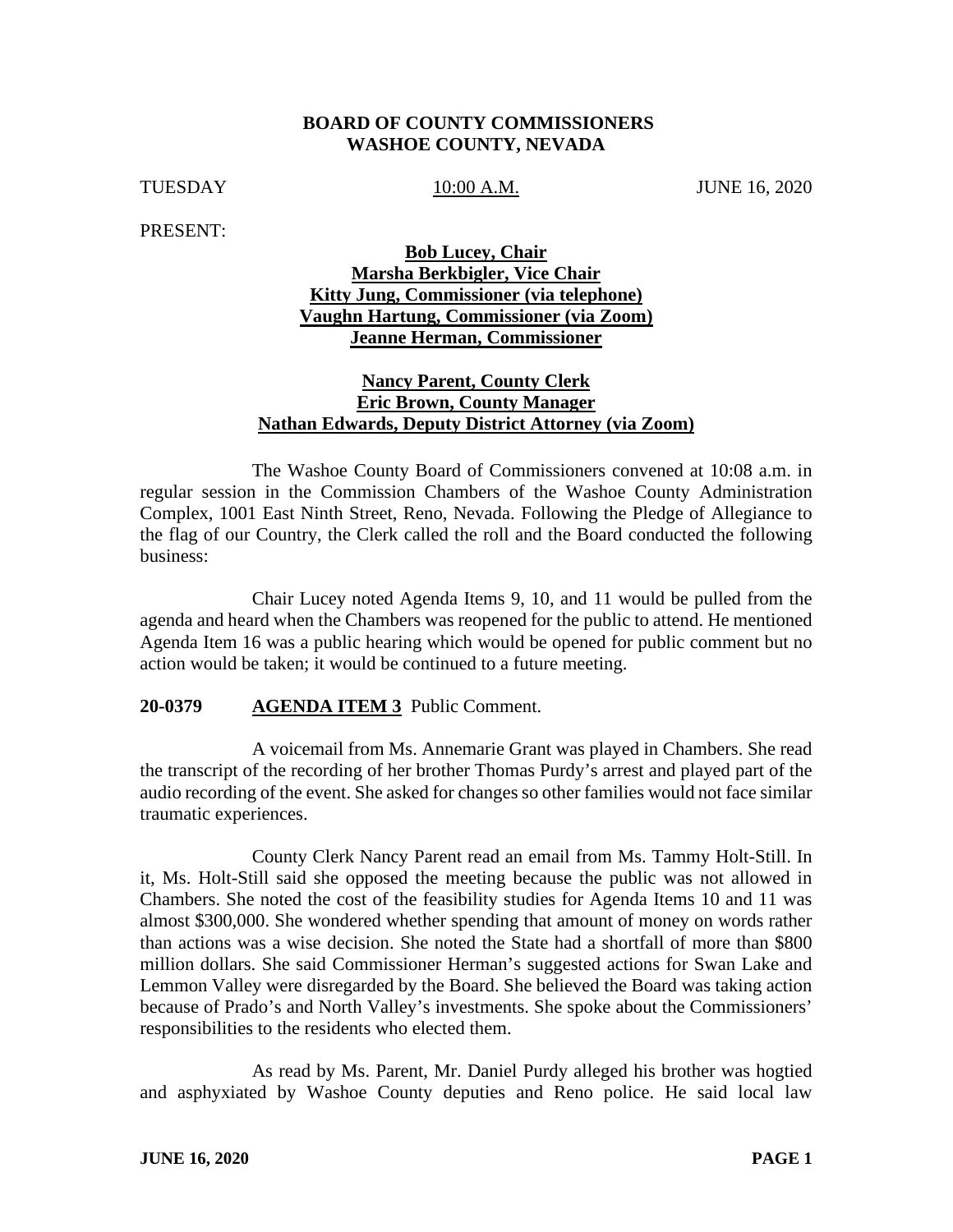enforcement talked about accountability and transparency, but their own failures were not discussed. He mentioned Niko Smith and Justin Thompson, stating their cases were similar to George Floyd. He asked whether the Commissioners contacted the families of individuals who were shot and killed in the County. He noted the Board approved additional funds for body cameras and asked about the footage from those cameras.

Ms. Parent read an email from Ms. Carole Black. In it, Ms. Black stated the Board said a parking plan or ordinance would be developed to address traffic and parking issues in Incline Village (IV). She spoke about some of the steps taken to date. She said residents hoped to be able to comment on the plan or ordinance. She acknowledged COVID-19 took priority but the issues would resurface with reopening efforts. She mentioned traffic and parking at Tunnel Creek and East Lake Tahoe Trail were concerning to residents. She said the trail remained open with no social distancing controls. She cited a press release by the Tahoe Transportation District (TTD) regarding the paid parking facilities near Tunnel Creek, which she asserted would encourage more visitors to the area. She acknowledged Washoe County and the TTD were separate but the County was responsible for parking regulations in IV. She urged the Board to help regulate parking, traffic, and safe visitor volumes.

# **20-0380 AGENDA ITEM 4** Announcements/Reports.

County Manager Eric Brown thanked Governor Steve Sisolak for holding a closed session on June 12 to discuss topics of social justice in the wake of recent events in Reno and throughout the country. He said it was a productive discussion amongst community leaders. He found that the Governor and his team listened and some concrete next steps were established. He looked forward to sharing insights with the Commissioners individually.

Mr. Brown reported the Washoe County Health District (WCHD) had maintained an average of 850 daily COVID-19 (C19) tests as of June 1. He mentioned the WCHD performed 463 tests at the 9th Street testing post and 290 tests in Incline Village (IV) on Friday, June 12. A testing post was set up in Gerlach the prior week and a post would be established at Miguel Rivera Park the following week. He noted the Regional Emergency Medical Services Authority performed in-home tests when needed and the WCHD continued testing in nursing homes and other high-risk facilities. He commended the WCHD for the progress they made. He said the WCHD was the second health district in the state in terms of testing, with approximately 8 percent of the County's population having been tested. He thought Clark County was just behind Washoe County, having tested seven percent of their population. He noted Washoe County Emergency Management Administrator Aaron Kenneston was agendized to provide an update on the Edison Housing Project, and Washoe County District Health Officer Kevin Dick was available to answer Commissioners' questions.

Vice Chair Berkbigler requested the Board consider using some of the C19 CARES Act Provider Relief Fund to help small local business. She noted some small businesses had not received any relief funds and she thought it would be beneficial for the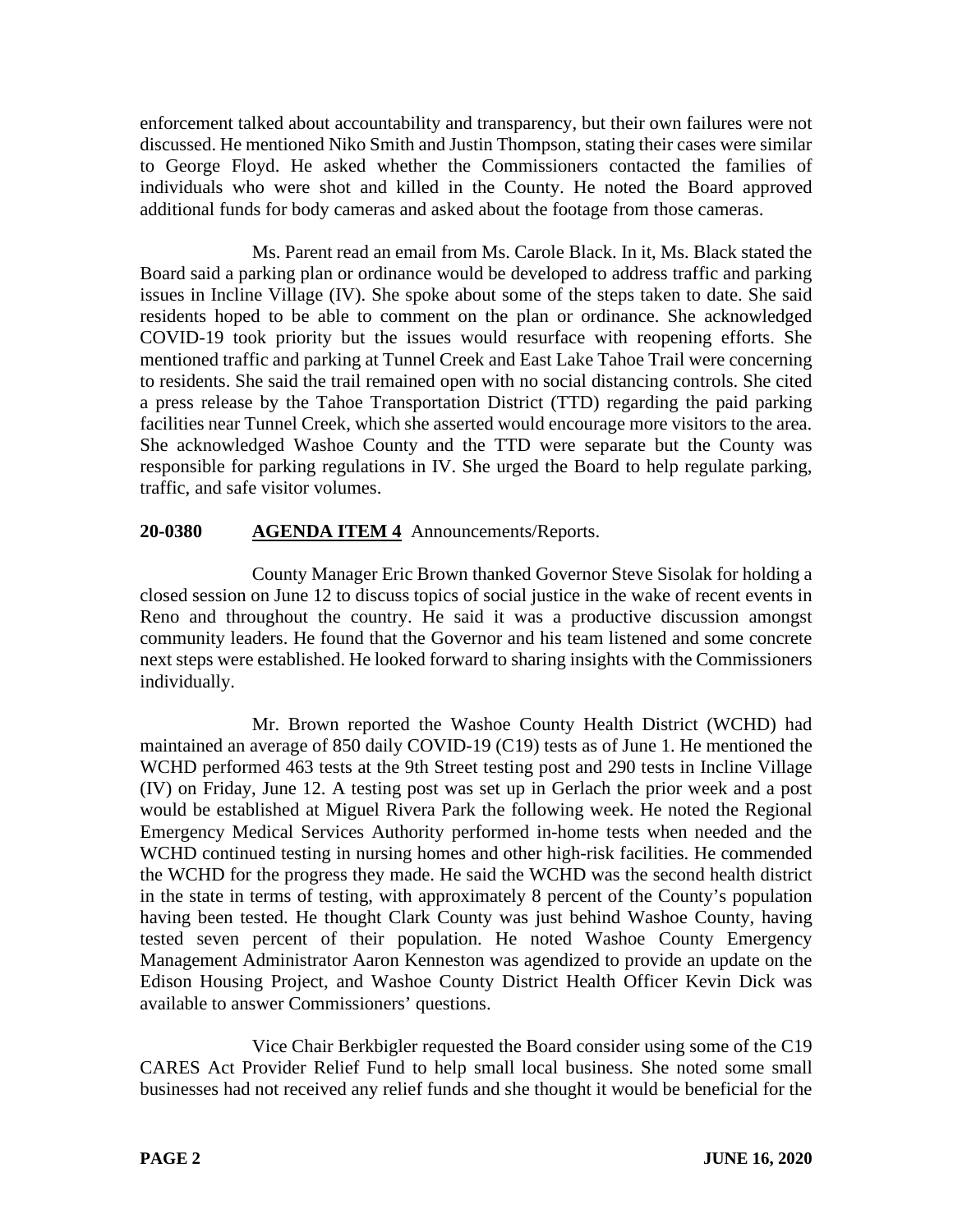community if those businesses received aid to help them reopen. She knew that the City of Las Vegas and Clark County had started developing a similar plan, and she suggested the County could emulate it or develop its own rules. She wanted the Board to consider the suggestion as reopening plans progressed.

Commissioner Hartung agreed with Vice Chair Berkbigler's suggestion and noted he recommended a small business assistance fund a few weeks earlier. He thought the County could use the funds to help businesses with necessary modifications, such as plexiglass, so they could reopen. He said providing assistance funds would be beneficial for businesses and their employees.

Commissioner Hartung requested staff agendize an item to discuss why Alexander Lake Road was closed. He understood the road was closed to pedestrian and bicycle traffic because of safety issues. He thought it was important to articulate those concerns for the public.

Commissioner Jung thanked Mr. Brown for his leadership through the C19 crisis, his experience as a telehealth executive, and his insight into the social justice issues being faced by the community and the nation. She expressed appreciation for all the roles Mr. Brown had adopted. She reminded everyone in the community that being a better friend and neighbor was a patriotic act.

Chair Lucey reiterated Commissioner Hartung's request for an update on Alexander Lake Road to ensure people were recreating on a safe road, not a road with significant traffic from trucks that serviced the detention ponds for the South Truckee Meadows Water Reclamation Facility.

Chair Lucey agreed with Commissioner Jung's comments and noted the community had gone through a very interesting time which allowed for significant changes. He thought it was a catalyst to a new way of legislating and drafting laws. He said this ever-changing environment would require the mindful leaders making decisions to provide a safe environment for future generations.

Chair Lucey reported the majority of women who were sheltered at the Reno Events Center were moved to the Our Place facility, so there was currently a solid population of families and women at the facility. He said Our Place would be the new location for those individuals to access services. He commended Mr. Brown, Human Services Agency Director Amber Howell, Assistant County Manager Kate Thomas, the Washoe County Community Services Department, the District Attorney's Office, Governors Sisolak and Brian Sandoval, and everyone involved in the Our Place project. He noted the County proactively served individuals with programs like Crossroads, Sober 24, and the Our Place campus. He congratulated everyone involved on the massive achievement and said he looked forward to watching the program grow.

Vice Chair Berkbigler noted the issue of parking in IV had not been forgotten. County staff had been working with Incline Village General Improvement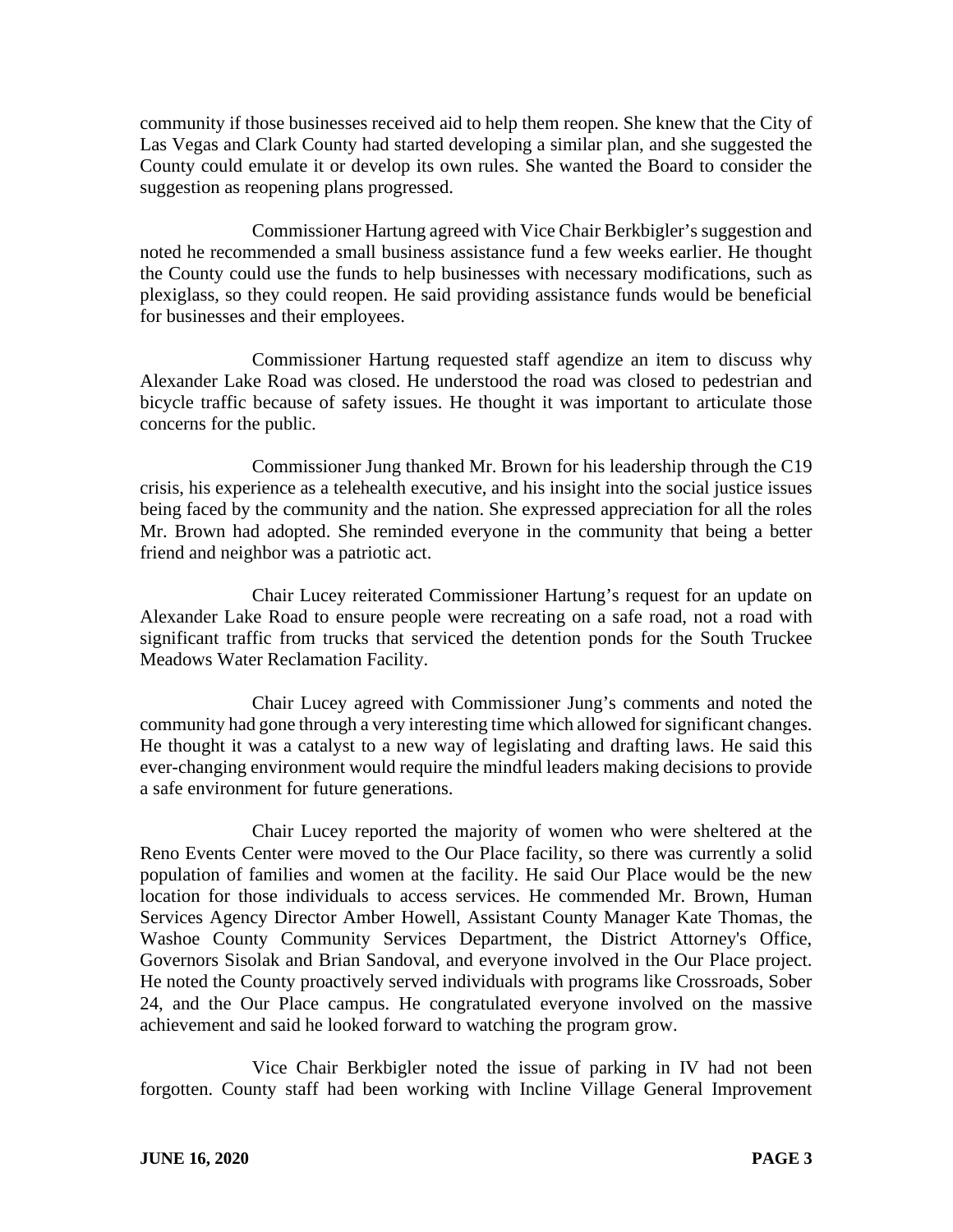District (IVGID) staff on possible boat parking in the ski resort parking lot. She said there were some technical and legal issues so staff had to go through a process to make the arrangements. She stated County staff met with IVGID Interim General Manager Indra Winquest and Board Member Sara Schmitz to discuss signs and walk through sign locations. She noted staff had been working on the issue under the leadership of Mr. Brown, who was very proactive in working through IV's long-term parking and traffic issues.

Chair Lucey noted the Governor extended phase 2 of reopening during his last C19 response press conference. He acknowledged the C19 restrictions were challenging and inconvenient but stressed the importance of being cautious. He said the 7 day increase in cases had been anticipated because of the increase in testing throughout the state. He urged everyone to continue to be vigilant so hospitals could maintain their ability to address the issue. He noted there were more active positive cases today than in prior weeks and caution was needed so the reopening could continue.

**20-0381 AGENDA ITEM 5** Appearance by Aaron Kenneston, Washoe County Emergency Management Administrator to discuss the emergency housing project on Edison Way, to include the requirements, rules and eligibility for use. Manager's Office. (All Commission Districts.)

Washoe County Emergency Management Administrator Aaron Kenneston conducted a PowerPoint presentation, a copy of which was placed on file with the Clerk. He reviewed slides with the following titles: Quote about COVID-19 Public Assistance Non-Congregate Sheltering; Background (2 slides); Regional NCMS; Housing Triage Screening Process; Our collective efforts flattened the curve; Edison NCMS; Edison Equipment and Services; and Conclusion.

Mr. Kenneston recalled images of portable mortuary units and temporary hospitals that were circulating when the Incident Management Team (IMT) was established. The IMT began preparing for the estimated 10,000 or more County citizens who might require non-congregate medical sheltering. He said Assistant County Manager Kate Thomas helped secure 43 beds at the WellCare facility. One advantage of that facility was the wraparound services provided for individuals who needed additional medical care. He stated the IMT secured 24 rooms at Homewood Suites for first responders. The Edison housing project (EHP) consisted of 300 beds and was intended for large surges. He reviewed the housing triage process. He noted about 10 first responders who needed isolation were placed at Homewood Suites. He stated the collective community efforts had been effective in flattening the curve of COVID-19 (C19) spread. He said the WellCare site had not reached 50 percent occupancy, although beds had been used by C19-positive individuals who had other medical needs.

Mr. Kenneston said 60 disaster trailers were set up at the EHP. The trailers were previously used to house workers at the Paradise Fire in California. He noted an additional 40 trailers were stored next to the Alamo truck stop in the City of Sparks. The EHP trailers were placed on property owned by the Truckee River Flood Management Authority. He stated the Federal Emergency Management Agency (FEMA) paid to raise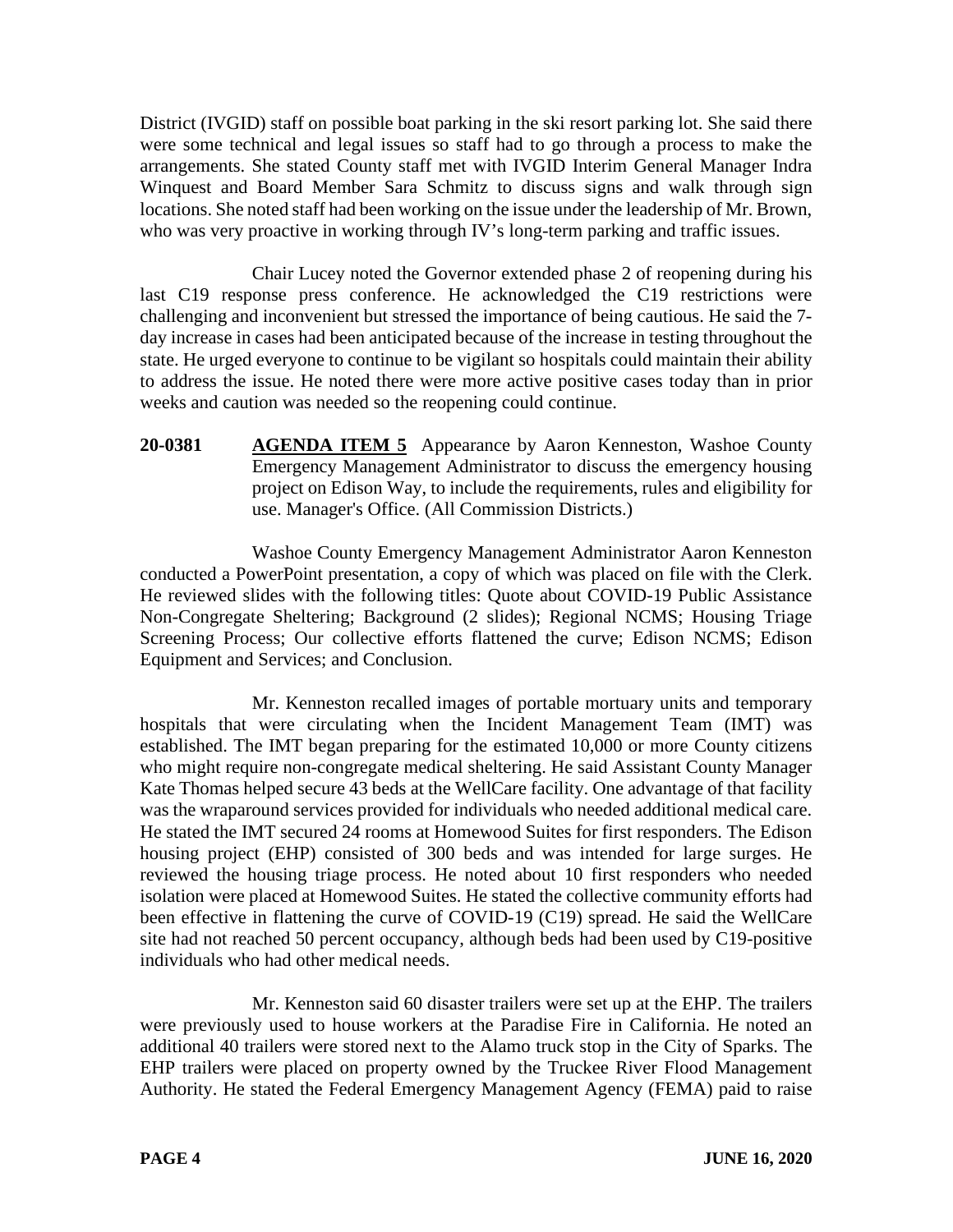the building for the living river flood capacity, so the utilities were removed, but the IMT was able to quickly install above-ground utilities to the trailers. He said security was employed to protect the EHP investment, noting there was a large transient population living in the area surrounding the property. He reviewed the ongoing equipment and services used for the EHP and the services that would be required upon activation of the site. He noted food services would be provided by the same vendor servicing the Convention Center. He said the vendor typically had a minimum, but they agreed to make an exception and feed any number of individuals. The cost was approximately \$40 to \$50 per person per day. He indicated there was a possibility of providing wrap-around services at the EHP if WellCare and the hospitals were overwhelmed, but the IMT had not fully worked through that component. He said some of the costs incurred by the empty site included repairing fence damage from high winds, repairing golf carts used on the property, and addressing excess water use from leaking plumbing fixtures. He stated releasing the trailers when the lease expired in September would result in some costs. He said winterizing the above-ground utilities would require an investment if the trailers were kept past September, and he noted the project was located in a flood zone.

Chair Lucey asked whether employees of skilled nursing facilities who were unable to self-isolate would qualify for the EHP. Mr. Kenneston said yes, but he clarified each individual case had to be reviewed. The Housing Placement Team (HPT) thought they had identified someone who qualified but the screening processed revealed the individual was in the area temporarily and wanted to avoid paying for housing. In addition, the individual wanted family members to stay at the EHP as well. Another challenge was that meeting the definition of quarantine meant restricting movement; people could not work during the day and go back to the EHP at night to sleep.

Chair Lucey asked who the HPT was and Mr. Kenneston replied it was part of the Human Services Agency in conjunction with the Washoe County Health District (WCHD) and individuals in the IMT.

Commissioner Hartung wondered how the requirement to stay in quarantine might be enforced. Mr. Kenneston replied there was a discharge process to ensure individuals were declared C19-negative by the WCHD and given discharge papers. He asserted citizens would never be restrained and they could leave if they wanted to go, but they would be stopped from returning. An individual who left would need to go through the screening process again to be readmitted to the housing unit.

Commissioner Jung said she had requested the report and thanked Mr. Kenneston for the expedient update. She asked for information about the available beds constructed at Saint Mary's Regional Medical Center, Northern Nevada Medical Center, and Renown Regional Medical Center (RRMC) outside of the normal care facilities, and how long those extra beds would be kept in place. She suggested the hospitals might be convinced to keep the facilities available if they had a deadline for removal. She noted Washoe County taxpayers paid for indigent care, so she thought those beds should be filled by people who were less able to care for themselves rather than the County paying for other facilities. She was unsure of the legal aspects but aware of the indigent care bills.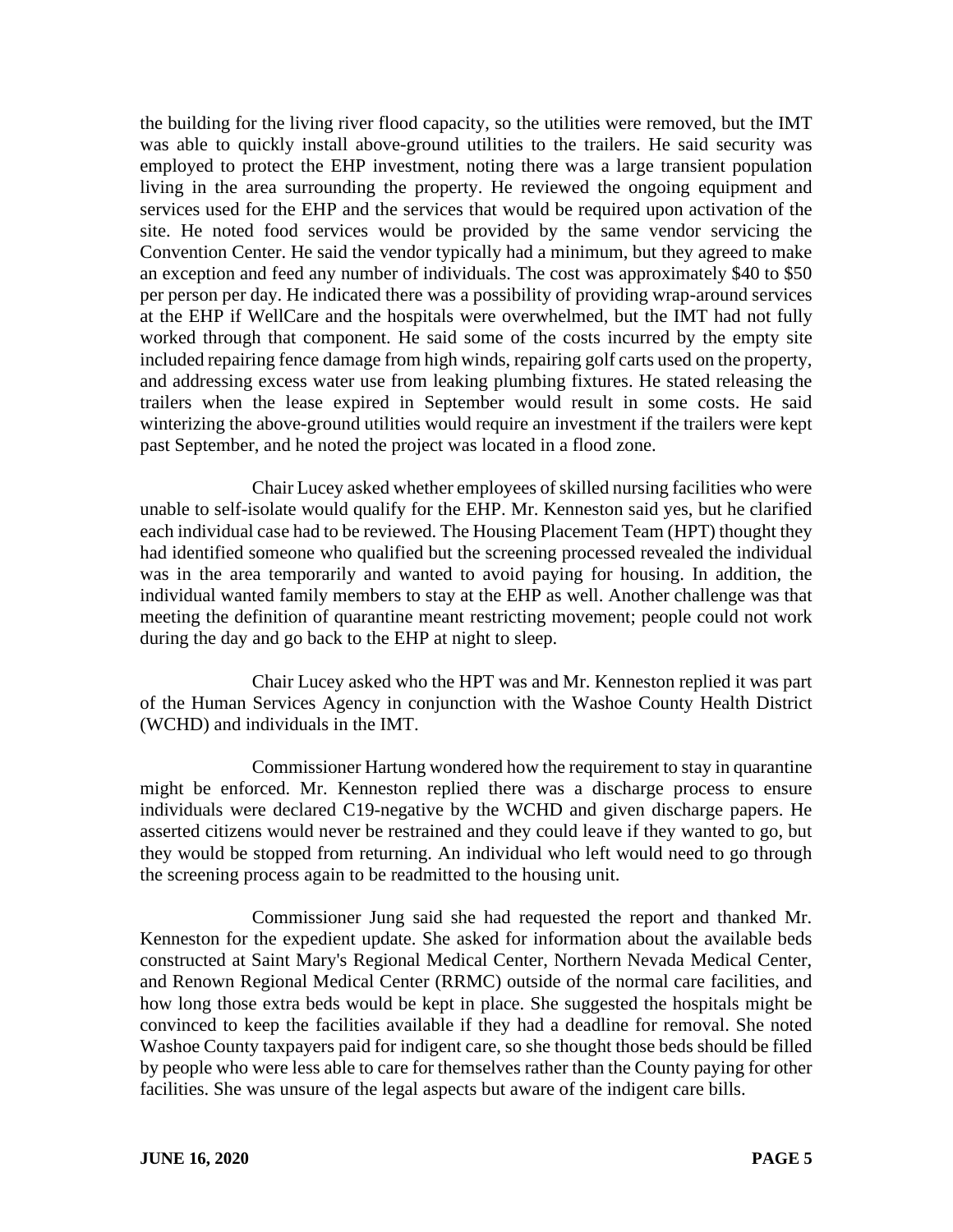Commissioner Jung inquired about the cost of winterizing the utilities at the EHP. She asked for clarification of what releasing the FEMA trailers would entail. She noted the supply of FEMA trailers was not unlimited and she thought there would be a demand for those trailers. She wanted to know the costs involved in keeping them since the County already had them in place. She thought this would be a solution if the hospitals were unable to provide indigent services paid by the County. She asked about a thorough debriefing to provide feedback on which solutions and tools worked and which ones had not. She asked for a full debrief by the end of August before decisions about fall and winter would need to be made. She recognized there were probably some unintended consequences from the C19 response because the County had not faced anything like it before. She said the benefit of a debrief depended on when it was performed; performing it in a timely manner would yield more relevant data.

Mr. Kenneston said he would research the hospital capacity and provide the information to the Commissioners. He stated the largest hospital buildout at RRMC would be in place through the flu season and the second wave of C19. He mentioned debriefs were usually performed after the emergency when the IMT deactivated. In the case of C19, the disaster declaration was still in effect. He shared Commissioner Jung's concern and thought an in-progress review might be needed because there was no indication of when the disaster declaration would end.

With regard to Commissioner Jung's concern about the availability of FEMA trailers, Mr. Kenneston said there were 40 trailers stored by the Alamo truck stop in the City of Sparks, and there were more trailers at USA Parkway. He stated the cost of deactivating the trailers, which would require removing the utilities, would be approximately \$100,000. He thought deactivation would take place in August for release at the end of the 6-month lease in September. He was unsure of the cost to winterize the EHP if the lease was extended. He indicated he would get the estimates and provide them to the Commissioners.

Chair Lucey agreed with Commissioner Jung's statement about needing a debrief as soon as possible. He thought collaborating with the IMT, the Human Services Agency, the Manager's Office, and the WCHD to identify needs would prevent unnecessary spending and ensure everyone was prepared.

There was no public comment or action taken on this item.

### **DONATIONS**

**20-0382 6A1** Recommendation to accept donations of [\$8,692.35] from various businesses, organizations and individuals for Regional Parks and Open Space programs and facilities; and direct the Comptroller's Office to make the appropriate budget amendments. Community Services. (All Commission Districts.)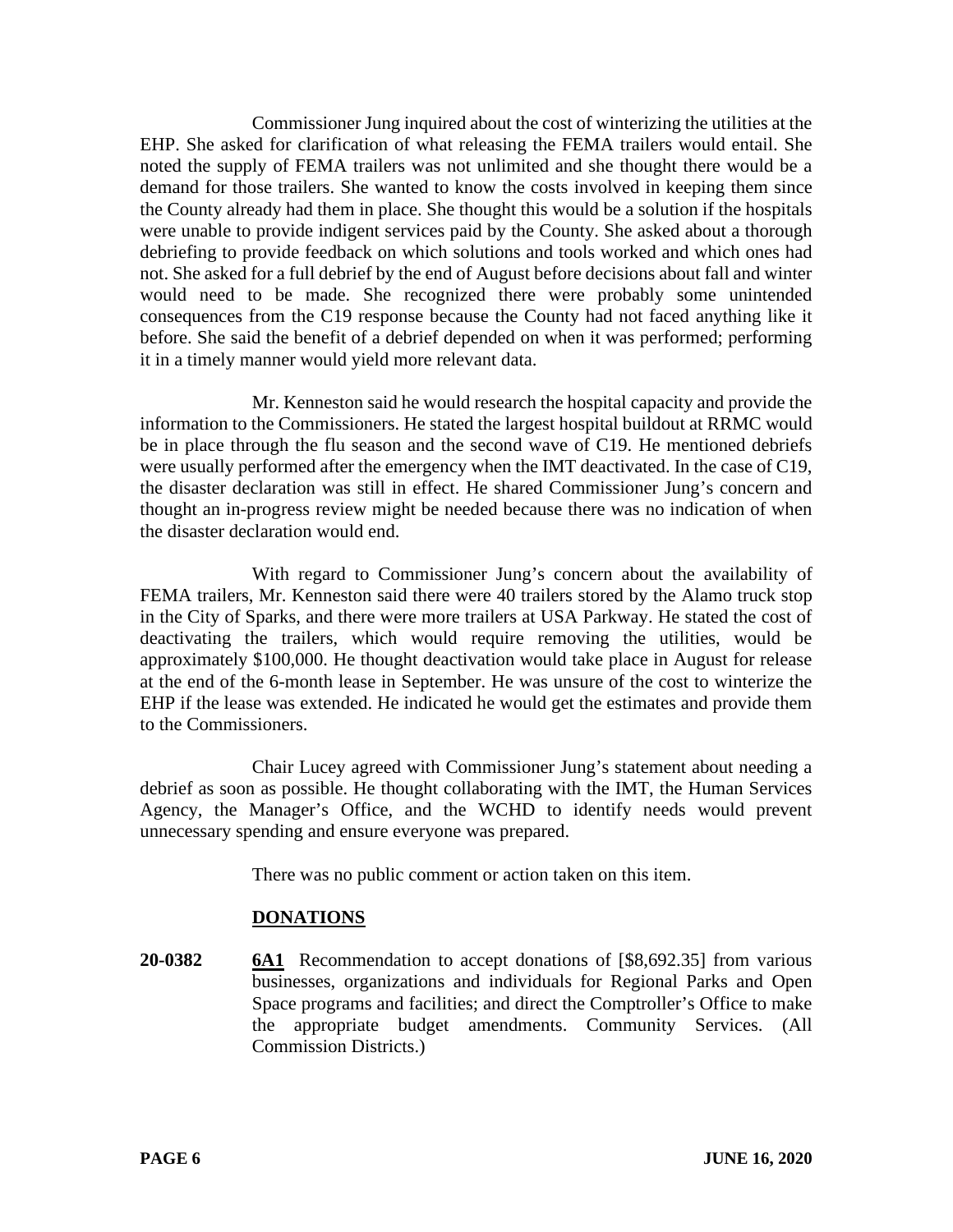- **20-0383 6B1** Recommendation to accept a donation of [\$9,000.00, no cost to County] from the Sun Valley General Improvement District to the Washoe County Sheriff's Office for the Sheriff's Office Patrol Division to assist with abandoned vehicle removal and abatement efforts in the Sun Valley area and, if approved, authorize Comptroller's Office to make appropriate budget amendments. Sheriff. (Commission Districts 3 & 5.)
- **20-0384 6B2** Recommendation to accept one-time appreciation gift donations [estimated value of \$1,855.00] from private citizens to the Washoe County Sheriff's Office. Sheriff. (All Commission Districts.)
- **20-0385 6C1** Recommendation to accept a donation from Safe Kids Washoe County a coalition of the non-profit organization Safe Kids Worldwide, to the Washoe County Human Services Agency in the amount of [\$3,000] to support the purchase of home safety kits for families in need; and direct the Comptroller's Office to make the necessary budget amendments. Human Services Agency. (All Commission Districts)
- **20-0386 6C2** Recommendation to (1) acknowledge various items donated totaling an estimated market value of [\$5,500.00]; and (2) accept donations to the Human Services Agency – Senior Services Fund to support operations of the Washoe County Senior Centers in the amount of [\$71.00] retroactive for the period April 23, 2020 through May 15, 2020; and direct the Comptroller to make the necessary budget amendments. Human Services Agency. (All Commission Districts.)
- **20-0387 6C3** Recommendation to (1) acknowledge various items donated totaling an estimated market value of [\$1,713.00]; (2) accept donations to Washoe County Human Services Agency to support child welfare activities in the amount of [\$2,317.25] retroactive for the period April 1, 2020 through April 30, 2020; and direct the Comptroller's Office to make the necessary budget amendments. Human Services Agency. (All Commission Districts.)

Vice Chair Berkbigler read the donations. In reference to Agenda Item 6A1, she hoped everyone understood how important parks and open spaces were for the community. She expressed appreciation for donations to County parks. She thanked everyone who made donations for the Sheriff's Office, senior services, and child services.

There was no response to the call for public comment.

On motion by Vice Chair Berkbigler, seconded by Commissioner Herman, which motion duly carried on a 5-0 vote, it was ordered that Agenda Items 6A1 through 6C3 be accepted.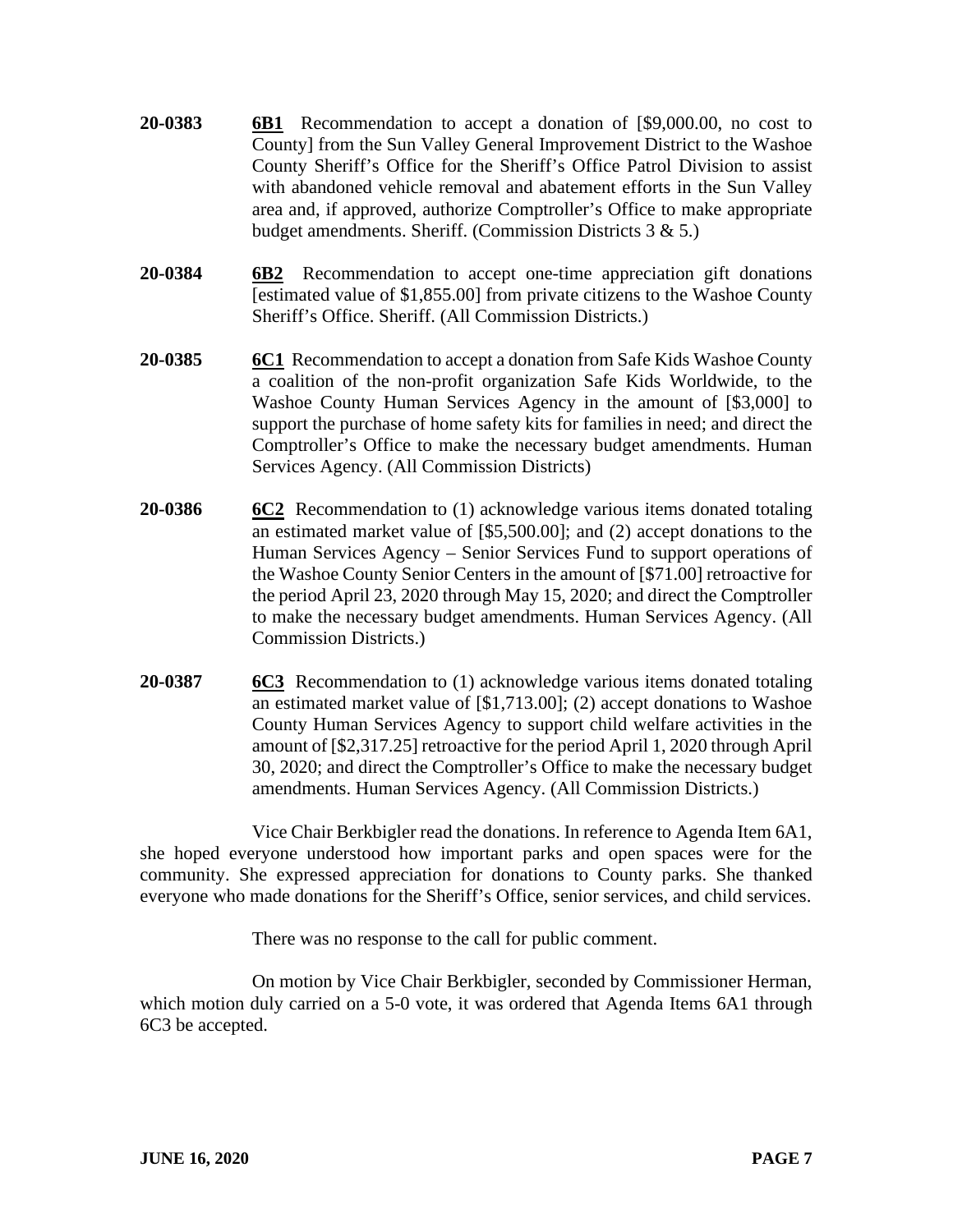# **CONSENT AGENDA ITEMS** – **7A1 THROUGH 7F3**

- **20-0388 7A1** Approval of minutes for the Board of County Commissioners' regular meeting of April 28, 2020. Clerk. (All Commission Districts.)
- **20-0389 7A2** Approval of minutes for the Board of County Commissioners' special meeting of May 7, 2020. Clerk. (All Commission Districts.)
- **20-0390 7A3** Acknowledge the communications and reports received by the Clerk on behalf of the Board of County Commissioners. Clerk. (All Commission Districts.
- **20-0391 7B** Recommendation to approve the Blackstone Park Maintenance Agreement between Washoe County and Blackstone Estates Homeowner's Association for the ongoing maintenance of the Blackstone Park by the Blackstone Estates Homeowner's Association as if it were a park maintained by Washoe County. Community Services. (Commission District 4.)
- **20-0392 7C** Recommendation to approve contracts and purchases exceeding [\$50,000] for emergency costs in response to the impacts due to the COVID-19 Crisis, totaling \$7,983,193 to date for medical supplies, test kits, quarantine housing costs and related services. (All Commission Districts.)
- **20-0393 7D1** Recommendation to accept renewed funding for a Deputy District Attorney for the provision of continuing prosecutor services related to the High Intensity Drug Trafficking Areas (HIDTA) Task Force in the amount of [\$125,000 no match] from the Office of National Drug Control Policy award to Nevada HIDTA for the retroactive period of January 1, 2019 through December 31, 2020, with remaining \$47,000 position cost covered by District Attorney General Fund budget and direct the Comptroller's Office to make the necessary budget amendments. District Attorney. (All Commission Districts.)
- **20-0394 7D2** Recommendation to accept an Amended Notice of Subaward for the 2020 Victims of Crime Act (VOCA) grant to the District Attorney's Office in the amount of [\$34,027; \$8,507 required match], from the State of Nevada Department of Health and Human Services Division of Children and Family Service (DCFS) to provide counseling services from July 1, 2019 through June 30, 2020. Direct the Comptroller to make the necessary budget amendments and retroactively authorize the District Attorney or his designee to sign the grant agreement. This award represents the remaining 50% of total FY2020 award. District Attorney. (All Commission Districts.)
- **20-0395 7D3** Recommendation to accept an Amended Notice of Subaward for the 2020 Victims of Crime Act (VOCA) grant to the District Attorney's Office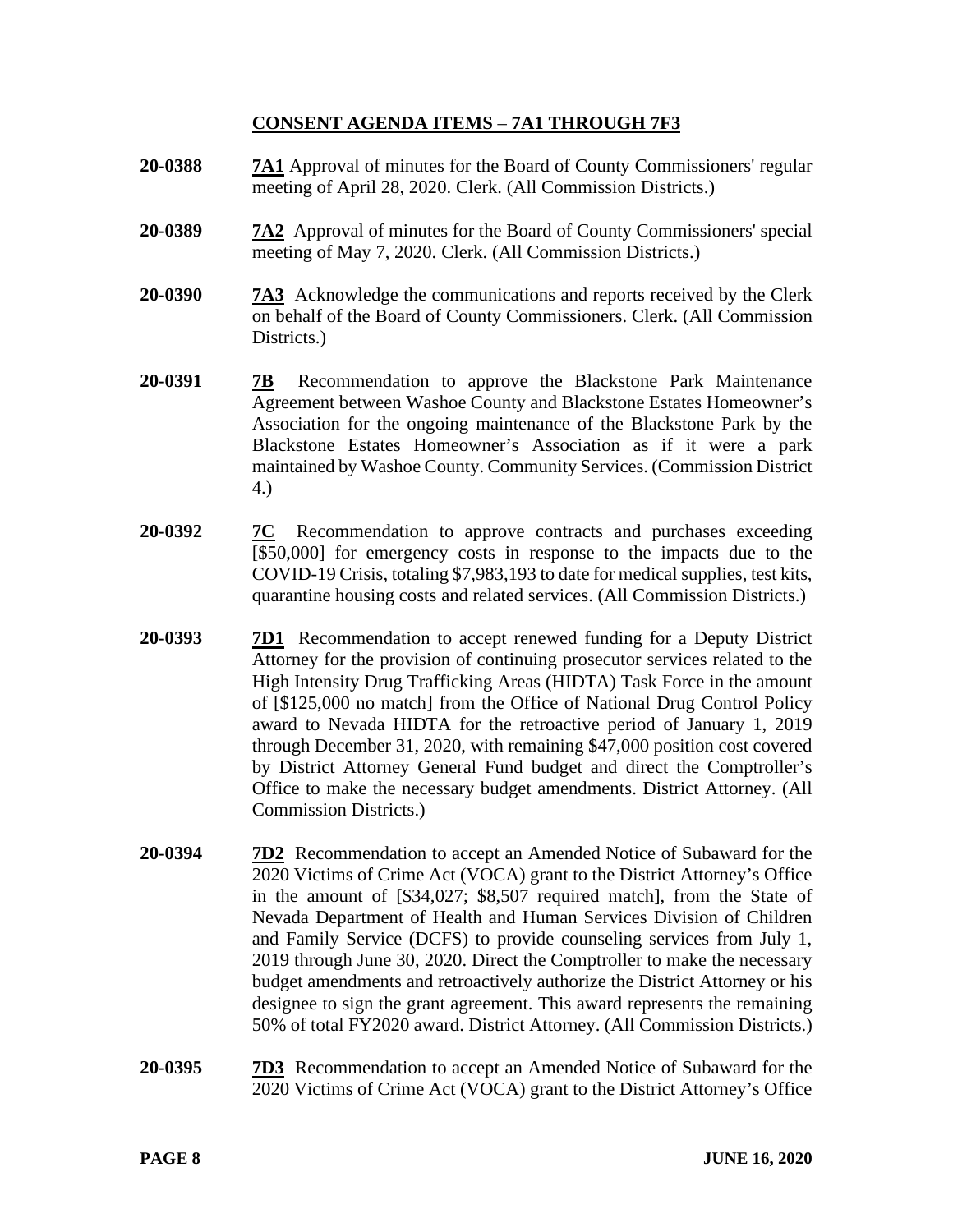in the amount of [\$154,430; \$38,608 required match], from the State of Nevada Department of Health and Human Services Division of Children and Family Service (DCFS) to provide for intermittent-hourly Victim Witness Advocate and Forensic Interviewer positions as approved by the Job Evaluation Committee; from July 1, 2019 through June 30, 2020. Direct Human Resources to create the necessary positions and direct the Comptroller to make the necessary budget amendments and retroactively authorize the District Attorney or his designee to sign the grant agreement. This award the final 50% of total FY2020 award. District Attorney. (All Commission Districts.)

- **20-0396 7D4** Recommendation to accept an Amended Notice of Subaward for the 2020 Victims of Crime Act (VOCA) grant to the District Attorney's Office in the amount of [\$98,295; \$24,574 required match], from the State of Nevada Department of Health and Human Services Division of Children and Family Service (DCFS) to provide funding for an existing part-time Victim Advocate and a new intermittent-hourly Victim Advocate position as approved by the Job Evaluation Committee, along with related travel, equipment, and victim services; from July 1, 2019 through June 30, 2020. Direct the Comptroller to make the necessary budget amendments and retroactively authorize the District Attorney of his designee to sign the grant agreement. This award represents the remaining 50% of total FY2020 award. District Attorney. (All Commission Districts.)
- **20-0397 7D5** Recommendation to accept a Justice Assistance Grant (JAG) to the District Attorney's Office in the amount of [\$46,093, no match] from the State of Nevada, Department of Public Safety, Office of Criminal Justice Assistance to fund equipment and training; retroactive from October 1, 2019 through September 30, 2020, if approved, direct the Comptroller to make the necessary budget amendments, and retroactively authorize the District Attorney to sign the grant agreement. District Attorney. (All Commission Districts.)
- **20-0398 7D6** Recommendation to accept a National Children's Alliance Grant (NCA) Chapter Grant to the District Attorney's Office acting as the fiscal agent of the Children's Advocacy Centers of Nevada in the amount of [\$64,000, no match] from the U.S. Department of Justice through the National Children's Alliance to fund chapter activities; retroactive from January 1, 2020 through December 31, 2020, if approved, direct the Comptroller to make the necessary budget amendments, and retroactively authorize the District Attorney to sign the cooperative agreement. District Attorney. (All Commission Districts.)
- **20-0399 7D7** Recommendation to accept a Western Regional Children's Advocacy Center Grant (WRCAC) to the District Attorney's Office as the fiscal agent of the Children's Advocacy Centers of Nevada in the amount of [\$11,250, no match] from the U.S. Department of Justice Office of Juvenile Justice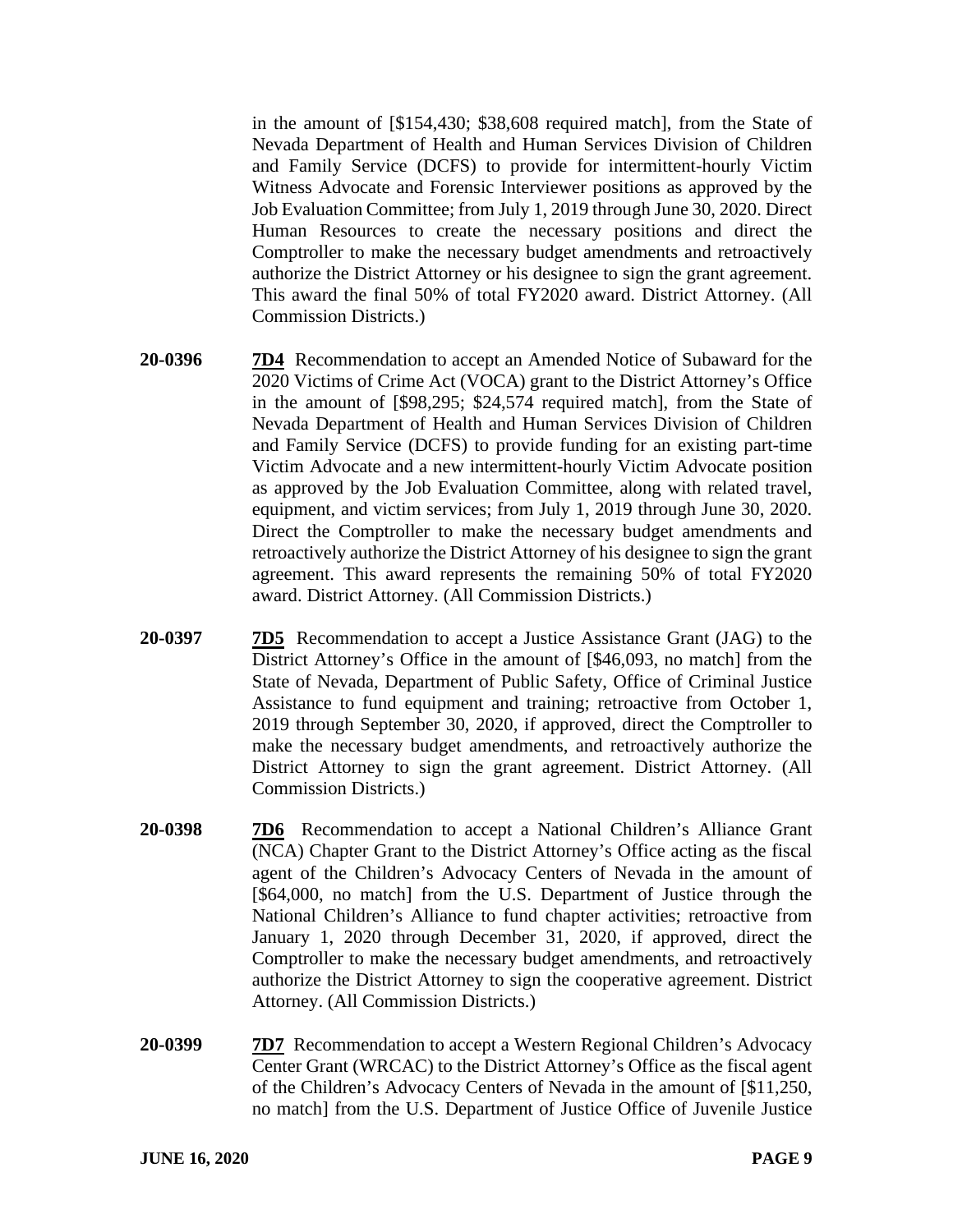and Delinquency Prevention through the Rady's Children's Hospital - San Diego to fund chapter activities; retroactive from October 1, 2019 through June 30, 2020, if approved, direct the Comptroller to make the necessary budget amendments, and retroactively authorize the District Attorney to sign the grant agreement. District Attorney. (All Commission Districts.)

- **20-0400 7E1** Recommendation to award Invitation to Bid (ITB) No. 3131-20 for Ammunition on behalf of the Washoe County Sheriff's Office to the lowest, responsive, and responsible bidders, [staff recommends four respondents, estimated total amount in excess of \$115,000.00 annually (funding permitting)], and authorize the Purchasing and Contracts Manager to execute a one year agreement, beginning July 1, 2020 with the option of two (2) one (1) year extensions upon mutual agreement, at the discretion of the County and subject to available funding. Sheriff. (All Commission Districts.
- **20-0401 7E2** Recommendation to accept the 2021 Victims of Crime Act (VOCA) [amount not to exceed \$10,000.00, 25% In-Kind County match required] as administered through the State of Nevada Department of Health and Human Services Division of Child Family Services, to be used to pay travel, and training costs for the WCSO Victim Advocate, and to provide emergency housing and emergency services such as food and shelter for victims of domestic violence, for the grant period of July 1, 2020 - June 30, 2021, and if approved direct Comptroller's Office to make the necessary budget amendments. Sheriff. (All Commission Districts.)
- **20-0402 7F1** Recommendation to accept a grant award from the Senior Support Fund at the Community Foundation of Western Nevada in the amount of [\$2,800; no County match] retroactive from April 16, 2020 through June 30, 2021 to assist with the Home Delivered Meal program; direct the Comptroller's Office to make the necessary budget amendments. Human Services Agency. (All Commission Districts.)
- **20-0403 7F2** Recommendation to approve a one-year agreement in support of laundering services on the Washoe County Human Services Agency's Our Place Campus between Washoe County and Qual Econ, U.S.A. in the amount of [\$115,000] retroactive for the period of June 8, 2020 through June 30, 2021; and if approved, authorize the Purchasing and Contracts Manager to execute the contract. Human Services Agency. (All Commission Districts.)
- **20-0404 7F3** Recommendation to accept the FY20 COVID-19 subaward from the State of Nevada Division of Public and Behavioral Health (DPBH) to provide contract caseworkers to conduct triage and facilitate placement of individuals needing shelter for quarantine related to COVID-19 in the amount of [\$38,000; no county match] retroactively from May 1, 2020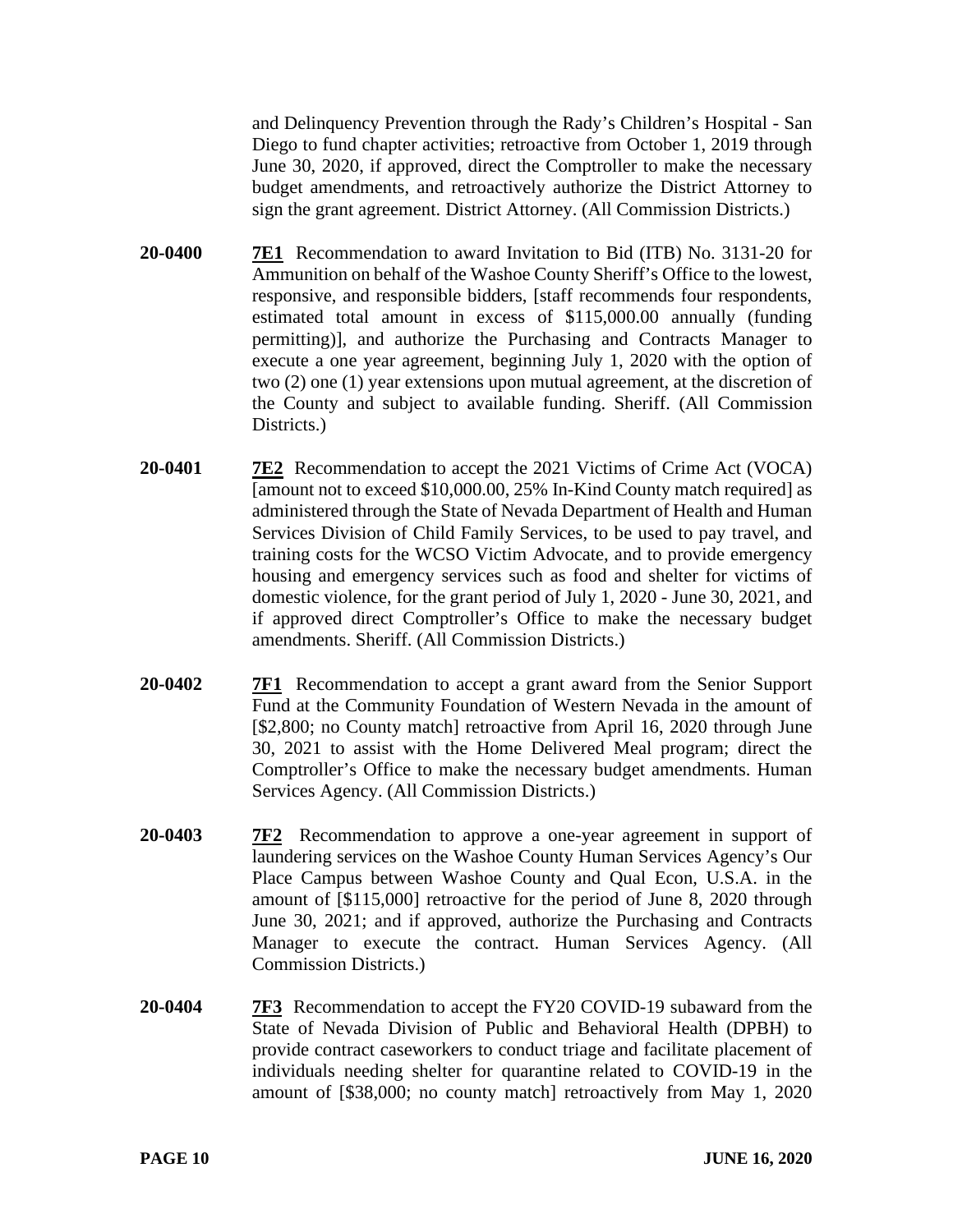through June 30, 2020; authorize the Director of Human Services Agency to execute the grant agreement; and direct the Comptroller's Office to make the necessary budget amendments. Human Services Agency. (All Commission Districts.)

There was no public comment on the Consent Agenda Items listed above.

On motion by Vice Chair Berkbigler, seconded by Commissioner Herman, which motion duly carried on a 5-0 vote, it was ordered that Consent Agenda Items 7A1 through 7F3 be approved.

# **BLOCK VOTE – 12 THROUGH 14**

**20-0405 AGENDA ITEM 12** Recommendation and possible action to Ratify a Declaration of Emergency issued on May 31, 2020 by Washoe County Manager Eric Brown due to incidents of damage to persons and property in Reno, Nevada following protests relating to the death of George Floyd, and which said emergency was terminated on June 1, 2020 by the County Manager. Manager's Office. (All Commission Districts.)

There was no response to the call for public comment.

On motion by Vice Chair Berkbigler, seconded by Commissioner Herman, which motion duly carried on a 5-0 vote, it was ordered that Agenda Item 12 be ratified.

**20-0406 AGENDA ITEM 13** Recommendation to approve the Forensic Support Services Agreements between Washoe County on behalf of Washoe County Sheriff's Office and various Local Law Enforcement Agencies: Board of Regents (UNR PD) \$21,662; Carlin PD \$7,446; Carson City SO \$111,020; Churchill Co SO \$56,864; Elko Co SO \$61,772; Elko PD \$80,557; Eureka Co SO \$3,385; Humboldt Co SO \$33,848; Lovelock PD \$3,000; Lyon Co SO \$104,927; Mono County (CA) District Attorney's Office \$30,000; NV Dept. of Wildlife \$3,385; Pyramid Lake Paiute Tribal PD \$15,570; Reno Tahoe Airport Authority \$6,770; Storey Co SO \$35,201; Washoe County School PD \$27,078; West Wendover PD \$38,078; White Pine Co SO \$22,847; Winnemucca PD \$40,617; Yerington PD \$5,077 for Forensic Laboratory Analysis Service fees for the term of July 1, 2020 to June 30, 2021 with a total income of [\$709,104.00]. Sheriff. (All Commission Districts.)

Commissioner Jung noted the County provided crime and forensic services to most of northern, central, and eastern Nevada as well as parts of California. She asked staff to research what would be required to compel those jurisdictions to have all autopsies go to the Washoe County Medical Examiner. She said there was a significant amount of missing data because smaller counties were not required to perform investigations. She asserted having complete data was critical in light of the opioid crisis and for overall human health.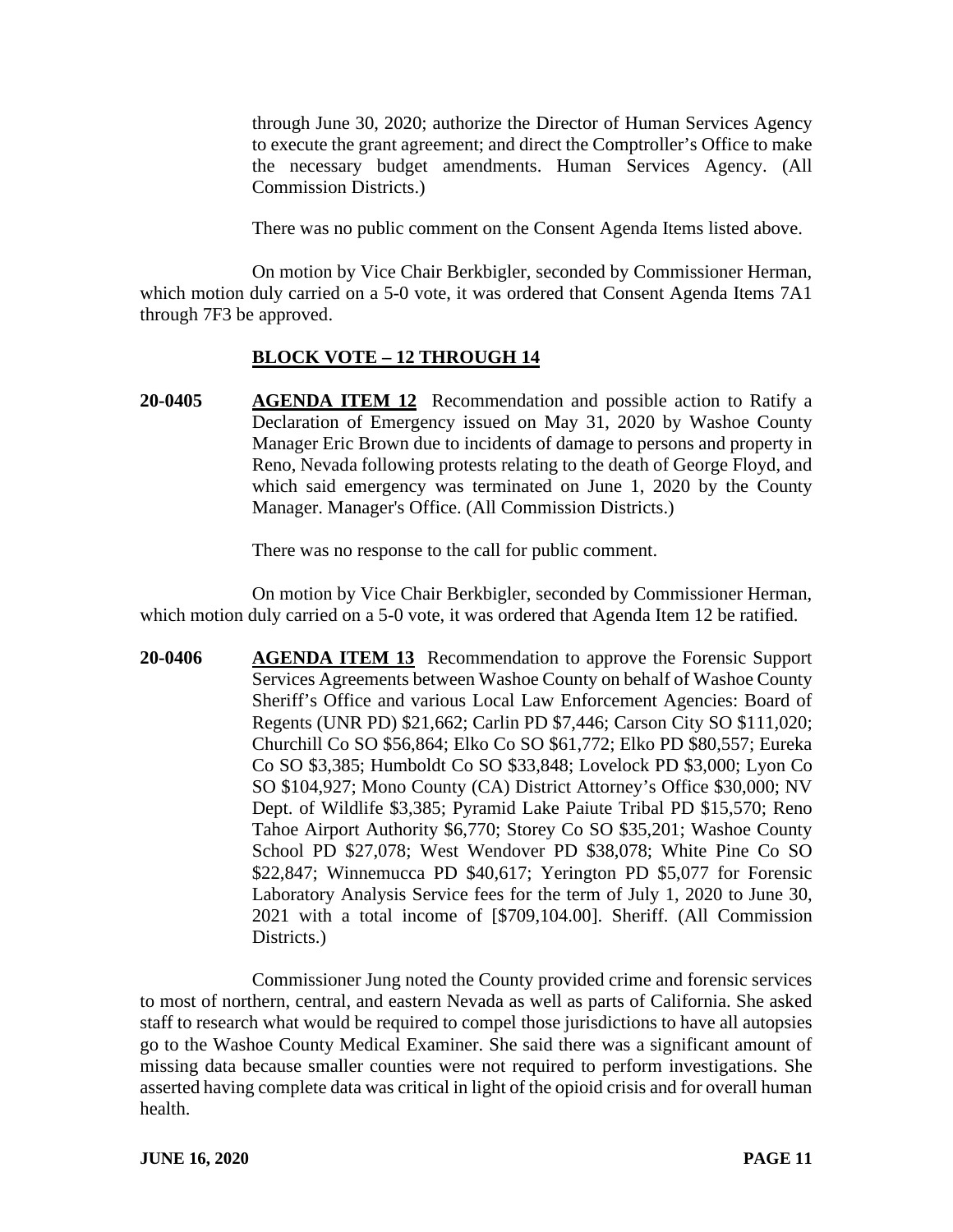There was no response to the call for public comment.

On motion by Vice Chair Berkbigler, seconded by Commissioner Herman, which motion duly carried on a 5-0 vote, it was ordered that Agenda Item 13 be approved.

**20-0407 AGENDA ITEM 14** Recommendation to approve the reimbursement of costs incurred by the City of Reno, the City of Sparks, and departments of Washoe County for expenses related to and in support of the Enhanced 911 Emergency Response System and portable event recording devices, and recommended by the 911 Emergency Response Advisory Committee, in an amount not to exceed [\$1,784,260.10] as specified within the adopted Enhanced 911 Fund's operating budget. Technology Services. (All Commission Districts.)

There was no response to the call for public comment.

On motion by Vice Chair Berkbigler, seconded by Commissioner Herman, which motion duly carried on a 5-0 vote, it was ordered that Agenda Item 14 be approved.

**20-0408 AGENDA ITEM 8** Presentation by Washoe County Manager Eric Brown following a six-month assessment of Washoe County organization, operations, and policies, including observations and recommendations, and discussion and possible action by the Board of County Commissioners pursuant to the Manager's presentation. Manager's Office. (All Commission Districts.).

County Manager Eric Brown conducted a PowerPoint presentation, a copy of which was placed on file with the Clerk. He reviewed slides with the following titles: Presentation Description; Presentation Agenda; Update; The first six months; Employee Outreach from Manager's Office; COVID Response & Crisis Management; Assessment; Washoe County Entered FY20 Financially Healthy; General Fund – COVID-19 Financial Impact is *Real*; Assessment – Program Auditing; Assessment – Strategic Plan; Strategic Plan – Existing; Strategic Objectives – Existing; Strategic Plan – Recommendations to Revamp and Refocus; Assessment – Technology; EOL Technology – Software; EOL Technology – Hardware; Assessment – Use Technology More Wisely; Assessment – Workforce & HR; Employee Years of Service; Assessment – Washoe County Outreach; Top Resident Requests; Washoe311 2020 Service Requests; Assessment - Washoe County Social Media; Assessment – Policy Development vs Execution; Assessment – Regional Teamwork; The Road Ahead; Heading into FY 2021; Regional dynamics; Additional priorities; and Questions/Comments.

Mr. Brown recalled the first thing he said during his interview the prior October was that he wanted to be the County Manager. After spending six months familiarizing himself with the responsibilities of the position, he was happy to be the County Manager and looked forward to what was to come. He hoped to apply his diverse experiences in healthcare, telecommunications, technology, and change management to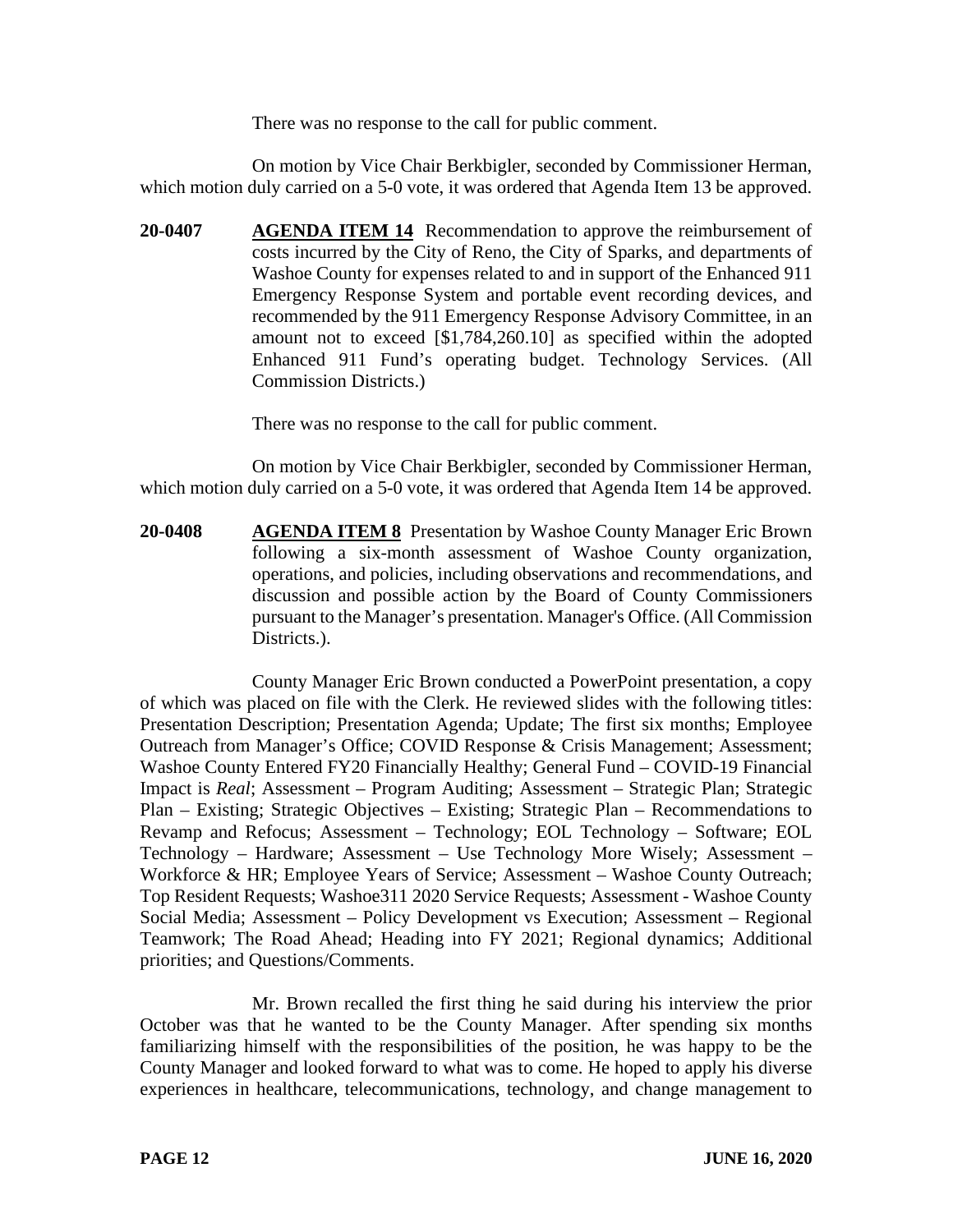County operations. During his interview, he told the Board he could assist with fostering development of relationships and breaking down silos within the County and across the region. He noted he started the job just before Thanksgiving and, due to the time of year, there was a different flow of activity which allowed him to spend time getting to know his staff. He started touring departments in December and spent time familiarizing himself with the organization. He mentioned Commissioner Herman hosted him in the North Valleys and he visited Incline Village.

Mr. Brown said he found the County Manager's Office had not regularly done performance reviews for staff. In January, he requested files for Assistant County Managers and other direct-report staff and there was no information on performance. He thought the performance review process was simple. He believed it was important that the priorities of the elected County Commissioners were reflected in the actions of County staff. He reported that a performance review process was established for Manager's Office staff, which he intended to expand to other departments.

Mr. Brown noted he spent a significant amount of time developing relationships with stakeholders and his counterparts at the Cities of Reno and Sparks, as well as other community leaders. He said one outcome of those efforts was how quickly the Built For Zero collaborative was established in February with the help of the County Health Officer and Mike Kazmierski, President and CEO of the Economic Development Authority of Western Nevada. He noted the Board had not heard much about Built For Zero for some time because the COVID-19 (C19) pandemic hit the County in late February. He assured the Board that staff continued to work with stakeholders to address the issue of homelessness in the region. He indicated the Board would hear more about medium to long-term solutions for homelessness.

Mr. Brown said the County launched telework programs when the C19 state of emergency was declared in early March. He noted the County had already invested in technology such as Office 365, Microsoft Teams, and laptops, so the County remained open on a modified basis with an employee base of approximately 40 percent. Employees were able to work from home while meeting the needs of the public. He stated County management learned a lot from the process and some department heads planned to continue telework arrangements after C19 because they found some employees were more productive working from home. He noted the County made modifications as a result of the C19 crisis which would have taken years to prioritize. He mentioned the County Manager Advisory Committee had been revamped and diversified. The group included members who served under the previous County Manager, but he began adding members with different ethnic and professional backgrounds. He wanted the body to provide counsel to him and the Manager's Office on things being done in northern Nevada to help the community reach its goals. He expressed pleasure about how he was embraced by the committee and how engaged the participants were during meetings. He looked forward to making further progress in that area.

Mr. Brown reviewed the employee outreach metrics. He noted emails to employees during the C19 crisis were particularly important to keep everyone updated on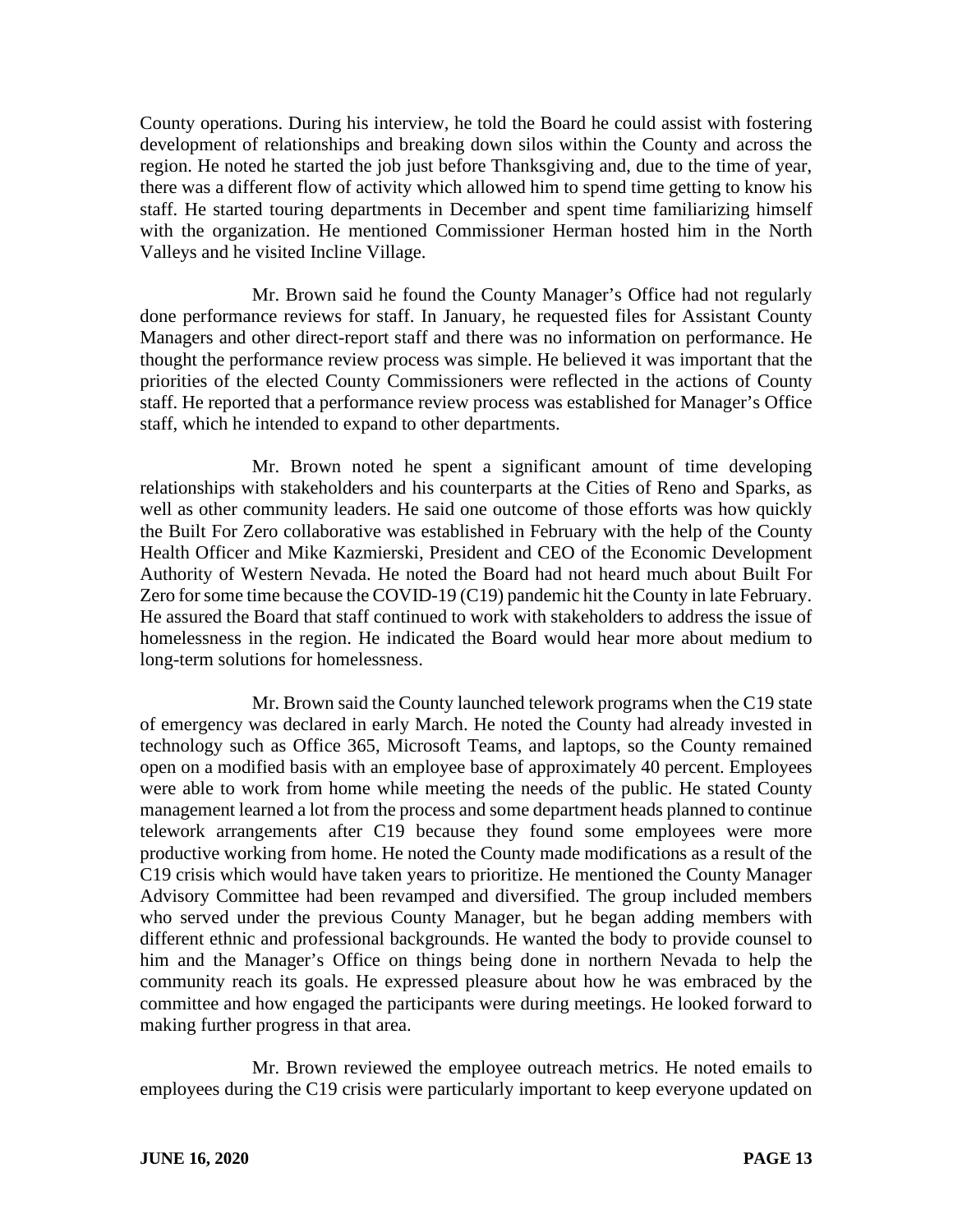the situation and how it would impact them in the workplace. He said the new employee orientation was changed to a virtual format because it used to take place with everyone in one room, which was not possible because of C19. He spoke about the first live virtual town hall event, which he described as a new way of doing business. He stated virtual events were a way to reach employees at their desk without getting everyone into a big room. He said the town hall offered two-way communication since employees submitted questions which he answered live. He expressed appreciation for the candid communication and employee participation in the event. He indicated it was an example of changing the culture to use technology more intimately.

Mr. Brown said the C19 response was an example of the County working regionally with other jurisdictions. He stated County staff worked closely with the Incident Management Team, the Washoe County Health District (WCHD), and counterparts in the Cities of Reno and Sparks to navigate the C19 crisis. They met three times a week and were meeting virtually every day at one point. He said the collaboration had helped foster a better understanding of what each jurisdiction needed. He expressed pride in what the group had accomplished. He referred to Commissioner Jung's request for a debrief and said he looked forward to discussing what worked and what had not worked in the C19 response. He pointed out the Community Services Department (CSD) building inspections and permitting process as an example of how the C19 response caused the County to assess digital process innovations. He noted the CSD was unable to perform building inspections in person during the C19 crisis, so a digital inspection method was developed to allow the use of uploaded pictures and videos for inspections. He applauded the CSD and Technology Services (TS) for developing that innovation which he thought would not have happened so quickly without the C19 pandemic.

Mr. Brown indicated the County entered the fiscal year financially healthy but the C19 pandemic made a significant financial impact. He reviewed the projections for fiscal years 2020 and 2021. He said a significant part of the lost revenue was due to consolidated tax and sales tax reductions. He noted the Governor informed him the prior week that the County would receive \$20.3 million from the Coronavirus Aid, Relief, and Economic Security (CARES) Act funds to address the C19 challenges. He said staff would work with the other jurisdictions to determine the best way to apply those funds by assessing obligations and future needs. He stressed the funds were a one-time distribution and could not be used to pay salaries or benefits; they could be used for testing and C19 related housing costs. He said staff would have recommendations for the Board about the best use of the CARES funds within the upcoming week. He acknowledged receiving the CARES funds was good news but there was still a \$45 million shortfall. He stated the full financial impact on the County's operating budget would not be fully understood until the State met in a special session to assess the State's shortfall.

Mr. Brown said the County had some financial and interlocal agreements which he thought needed to be reevaluated. He noted a crime lab analysis had been performed recently. He mentioned there were challenges with the financial relationships with the Cities of Reno and Sparks regarding dispatch. He thought it was important to prioritize reviewing financial agreements to ensure the County received proper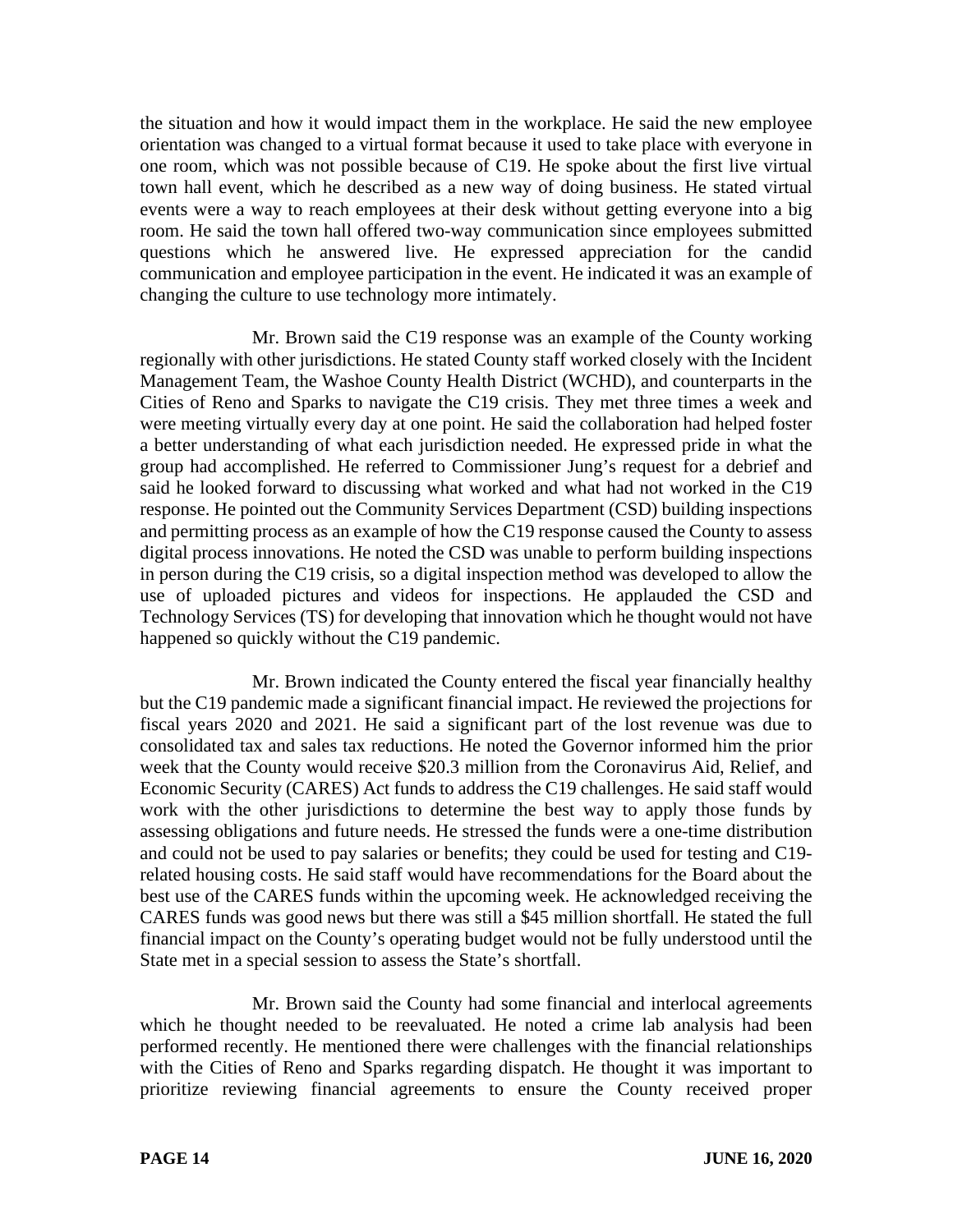compensation for the services it provided. He acknowledged the process would take some time, but he considered it a key priority on which he would focus. He said the evaluation process included examining internal operations such as the Digital Communications Printshop. He noted the printshop located in the County Administrative Complex provided many services to various departments. He indicated finance staff would work with printshop staff to assess whether it made sense to continue operating an internal printshop.

Mr. Brown expressed approval of the County's strategic plan. He said the plan made sense and, though there were areas which he thought could be updated, he would not recommend any broad scale changes. He mentioned he received feedback from many employees who expressed concern about the County's stewardship of the environment. He noted the County was one of the largest employers in the region and in a position to set the example about environmental sustainability. He said he had discussed the issue with other entities such as Apple, Inc. and Tesla, Inc., who also expressed concerns about sustainability. He observed the County needed to expand the use of technology and he thought the work-from-home initiative was just the beginning of that expansion.

Mr. Brown noticed there were many silos within the County and across the region. He said he would focus on breaking down those silos, promoting seamless collaboration, and facilitating communication and coordination. He stated he had extensive experience with key performance indicators (KPIs) from his work in private industry. He elaborated that KPIs assessed whether a department or group delivered good service and defined how performance was measured. A significant amount of work had been done to establish KPI metrics for County departments. He wanted to see metrics for how people were doing rather than only having anecdotal assessments. He thought KPI would help determine whether operating expenses and capital expense investments made sense.

Mr. Brown suggested employee engagement and professional development needed to be expanded. He mentioned the lack of regular performance reviews. He thought every employee deserved a conversation at least once a year, if not once a quarter, to evaluate performance and determine whether they met expectations. He said supervisors also needed regular reviews of their performance as supervisors. He believed the County had many great employees who were very engaged, but it had a culture that rewarded longevity and job-specific expertise which allowed people to be promoted. He said employees who were promoted into supervisory or managerial positions might not be trained to manage people. He stated the County had many training materials available but employees were not required to use them. He thought employee training would not require a large expense and it needed to be encouraged more proactively.

Mr. Brown expressed concern about the County's software and hardware platforms which were at the end of their useful life. He said the situation tended to result in an organization making quick decisions without taking the time to assess options. He suggested future technology spending decisions needed to be made one or two years before platforms reached the end of their useful life. He provided a list of software and hardware platforms which were in that category, noting the P25 radio system had already been addressed by staff. He expressed concern about the telephone system which crashed in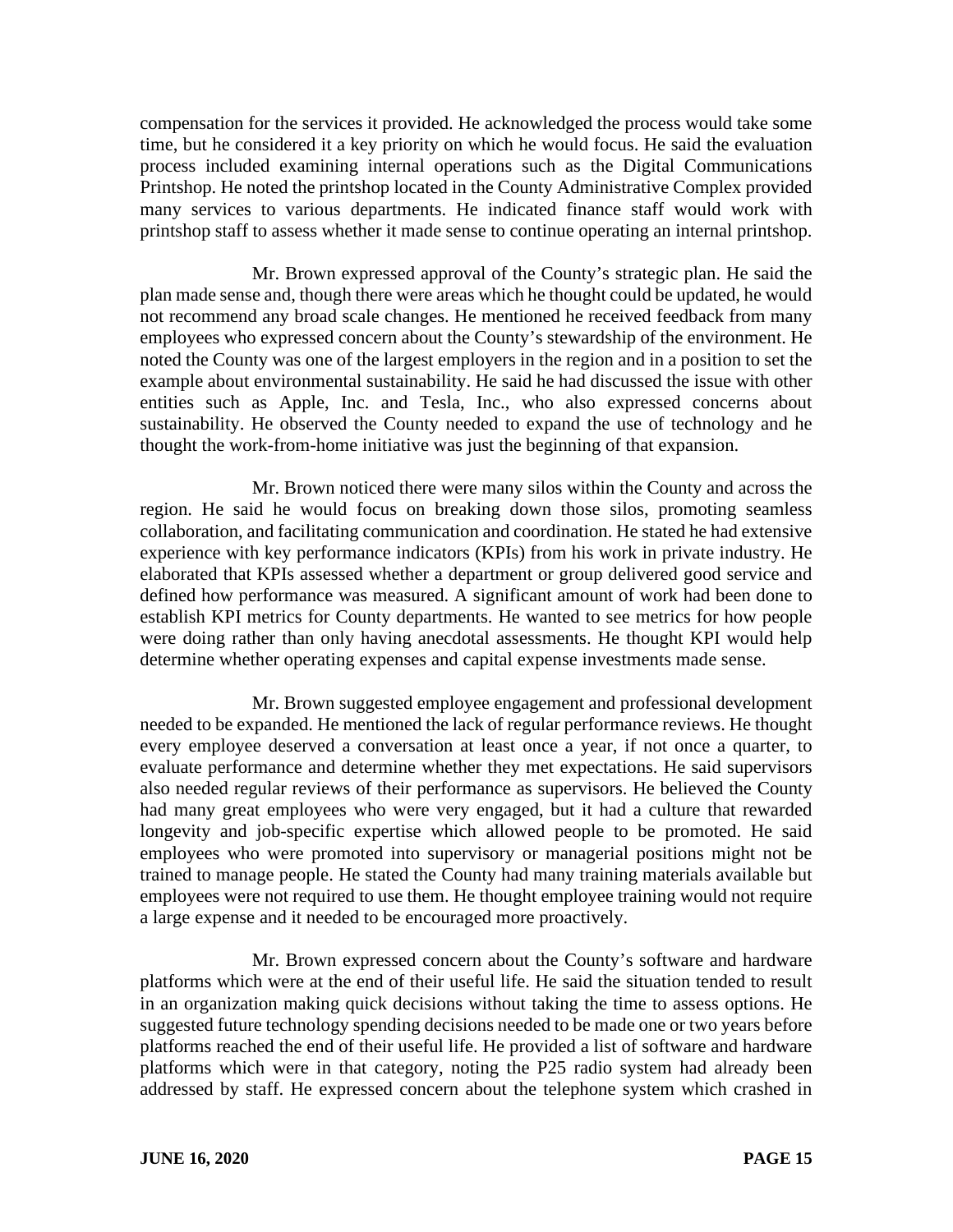early March when people started calling about C19. He stated the phone and web systems could not sustain spikes in usage and would need to be addressed in the future. He highlighted the WCHD's success in using an existing system to automate C19 assessment and testing. He said the WCHD and TS collaborated to build an enhancement to the Accela program which the County already licensed. The County would have spent millions of dollars to purchase software to do the same thing as the Accela enhancement. He noted the various tasks of the C19 testing process would have been labor intensive for County staff, but they were performed by the Accela program instead. He stated the project's success was a testament to what could be accomplished when technology was used appropriately. He reiterated the importance of enhancing professional development and he thought some of the training needed to be mandatory. He pointed out employee retirements were resulting in a younger organization, so he thought new employee recruitment would need to evolve.

Mr. Brown reviewed his suggestions for improving community outreach. He said staff would present a proposal to the Board in the near future about the Community Advisory Board program. He noted some residents of the North Valleys and Incline Village felt unrepresented. He stated his commitment to ensuring the County was responsive to all areas of the County, and there should be no groups of residents who felt ignored or whose needs were not addressed in a timely manner. He pointed out the growing role of Washoe311 in community outreach efforts. He said Washoe311 received approximately 10,000 requests in 2018, 15,000 requests in 2019, and over 18,000 requests so far in 2020. He stated it was clear that Washoe311 was the preferred method for citizens to communicate with the County and it had become a regional information hub. He approved of the Washoe311 concept but thought in needed better resources. He acknowledged the current financial challenges would affect how quickly additional resources might be possible. He thought working with the interdepartmental links was key. He noted each department had different expectations about how quickly they should respond to constituents and those nuances needed to be understood and reflected in Washoe311's responses to constituent inquiries. He mentioned he received feedback about the County's social media communication. The Communications Division was structured to communicate primarily with media outlets such as the *Reno Gazette-Journal* and broadcasters, and they did that well, but the public wanted to communicate with the County. He suggested there were ways to improve the County's ability to provide information to the public on a one-to-one basis. He said staff would return to the Board with recommendations in the future.

Mr. Brown stated he clarified staff roles to County Manager's Office staff. He observed that Commissioners sometimes became immersed in discussing details with staff, which he thought could create an issue. He pointed out the C19 situation exemplified how staff could work with community partners to produce great solutions when they had clear policy to implement. He noted there would need to be realistic expectations about expenditures for the next 12 months because of the financial pressure resulting from C19. He thought the County was positioned well to handle the changes as long as there was proper communication.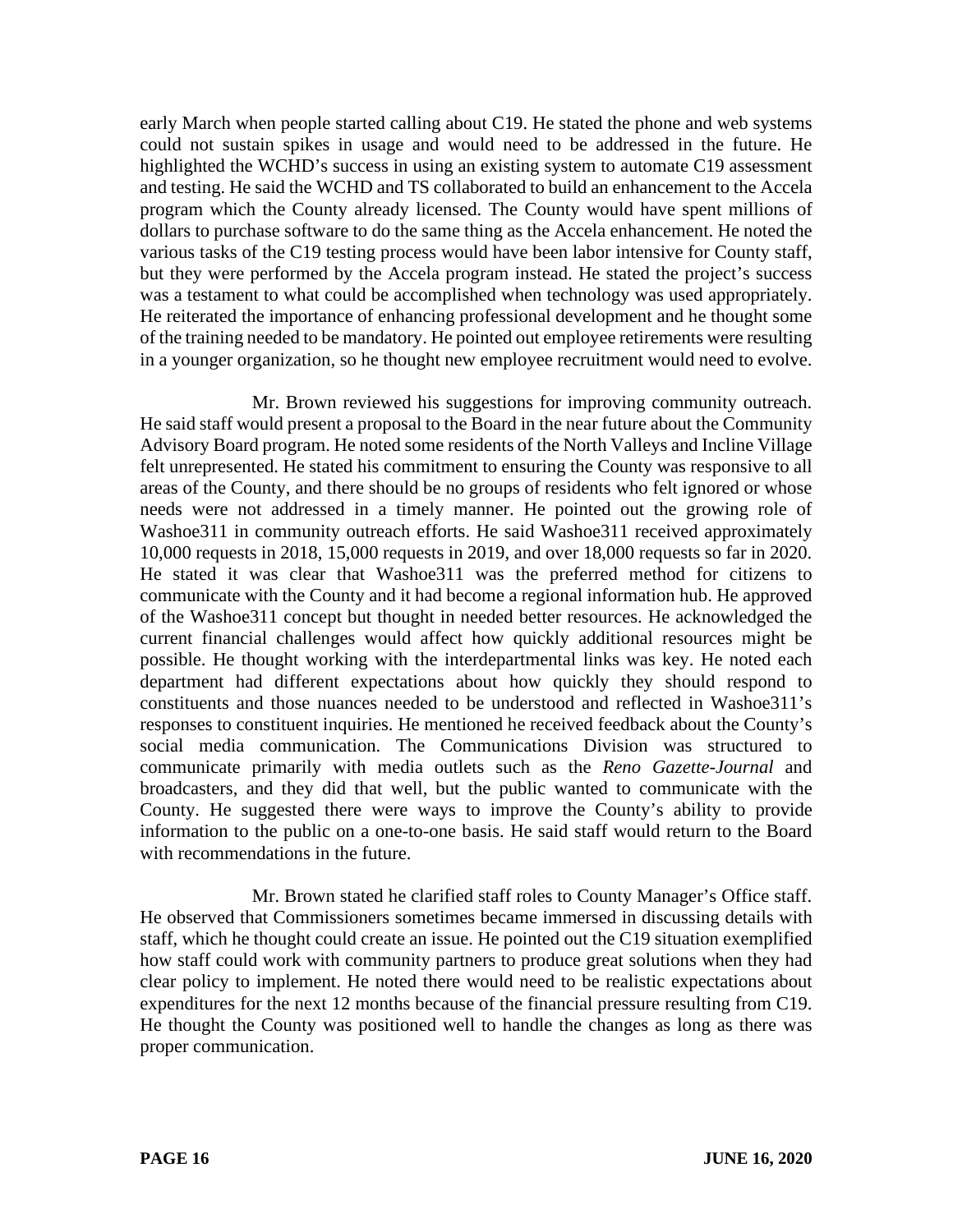Mr. Brown mentioned the challenging regional dynamics and noted his focus had been on establishing and maintaining positive working relationships with other stakeholders. He emphasized the importance of communicating with each other to find solutions even when the various stakeholders did not agree on an issue. He said he welcomed Commissioner comments or discussion. He thought the County was a great place to work and he liked his team. He encouraged staff improvement because he believed in continuous improvement.

Chair Lucey thanked Mr. Brown for his assessment. He thought Mr. Brown had accomplished a great deal amidst a challenging situation. He said 2020 had been a difficult year to begin in a new and complex role. He applauded Mr. Brown for all he had done.

Vice Chair Berkbigler thanked Mr. Brown for the work he and his team had invested. She knew Assistant to the County Manager Elizabeth Jourdin had been very helpful, particulately from a technology perspective. She appreciated his assessment and agreed the County had great employees. She recognized there was always room for improvement and that was true for Commissioners as well. There were always things which could be done more effectively. She said Mr. Brown and Chair Lucey had worked well to get everyone through the C19 crisis with their expertise and ability to get things done.

Commissioner Herman expressed appreciation for having Mr. Brown as the County Manager. She said he passed every test because of the many challenges the County experienced since he took on the position of Manager. She stated he proved himself and he was everything the Board expected and more. She thanked him for the assessment.

Commissioner Jung echoed the statement of the other Commissioners regarding Mr. Brown. She thought the intensity of the C19 crisis put him at about a 3-year status in his position. She believed the quick induction period worked in everyone's favor and served to recognize some of the areas that needed improvement. She said the Board was a body seeking continuous improvement as well. She asked for a discussion about a regional effort to continue work flexibility. With the awareness of an upcoming recession and what it would do to tax revenue, she thought it was prudent to have more flexibility along with fewer rush-hour issues, the ability to delay infrastructure and capital improvements such as road repairs, and reduced air quality concerns. She believed it was a regional matter and she wanted the County to guide the discussions. She welcomed suggestions if Mr. Brown knew of someone more adept or who could move things along more quickly.

Commissioner Jung expressed displeasure about the lack of employee evaluations, saying she worked with Senator Julia Ratti to ensure WCHD employees received them. She stated WCHD Officer Kevin Dick was hired because he was a good administrator. She requested Human Resources data for all County employees. She wanted the data by department or division, with information about how the data was collected and the lengths of time where evaluations were not performed. She thought not performing evaluations was an unacceptable oversight that needed to be corrected. She agreed with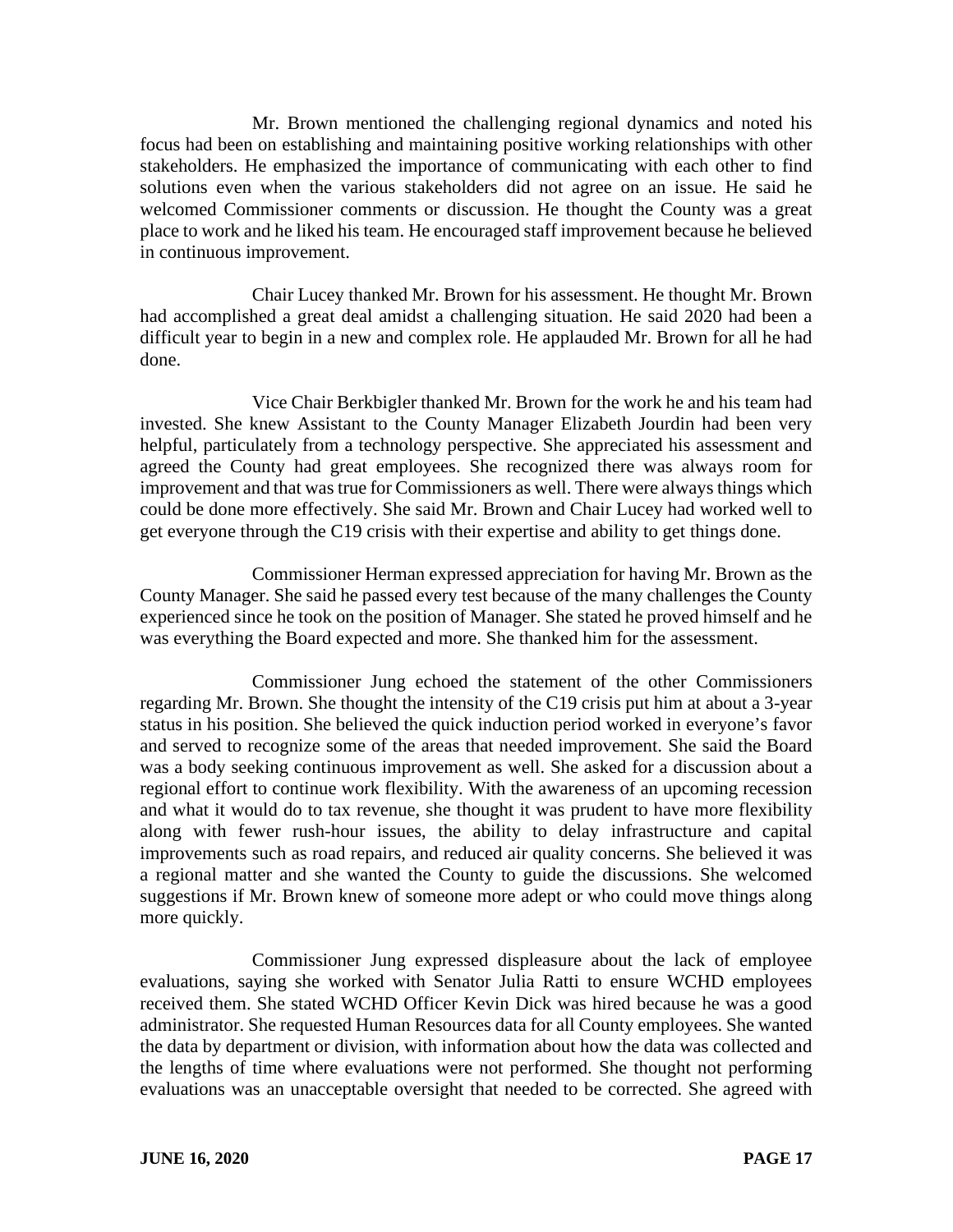Mr. Brown's statement about needing to provide performance feedback to employees in order to promote professional development. She mentioned the issue of accommodation for disabilities and underrepresented people, noting there was a lack of accommodation across the country. She wanted Human Resources to increase accommodation and expand policy. She requested a review of County job descriptions to determine whether college degrees were necessary since college was not affordable for many people. She thought the County needed to identify constraints to social justice for underrepresented people. She commended Mr. Brown for the work he had done so far as the County Manager. She said the Board was invested in his success as it was invested in the citizens of the County.

Commissioner Hartung thanked Mr. Brown for the presentation. In reference to the technology issues Mr. Brown mentioned, Commissioner Hartung acknowledged that keeping up to date with software and hardware was a constant struggle. He noted there were incompatibility issues with his County laptop and Zoom; he used his personal device to avoid the expense of purchasing a new laptop. He indicated the growing budget requirements for staying up to date with technology were concerning. He expressed appreciation for Mr. Brown's work and feedback, and said he looked forward to working with him on some of these issues.

Chair Lucey noted he worked very closely with Mr. Brown during the previous four months. He thought Mr. Brown grasped the regional dynamics, understood the complications, and already provided strategies to bridge gaps. He received very positive comments from outside individuals about Mr. Brown's ability to address issues and his responsiveness. He noted the community dynamic was complicated, so watching Mr. Brown succeed in this area where others had failed was eye opening. He thanked Mr. Brown for his diligence. He agreed with Commissioner Jung's comment about the C19 crisis catapulting Mr. Brown forward several years in terms of experience. He said Mr. Brown navigated the situation as a seasoned professional. He thanked him for the work he had done and expressed approval of Mr. Brown's plans for the organization. He would continue working with the Board to complement Mr. Brown's progress.

Mr. Brown said the Commissioners were a diverse group and they had all helped him as he learned the position. He felt supported, he understood his role, and his first six months had been a pleasure. He thanked the Commissioners for their support.

There was no response to the call for public comment.

On motion by Vice Chair Berkbigler, seconded by Commissioner Herman, which motion duly carried on a 5-0 vote, it was ordered that Agenda Items 8 be accepted.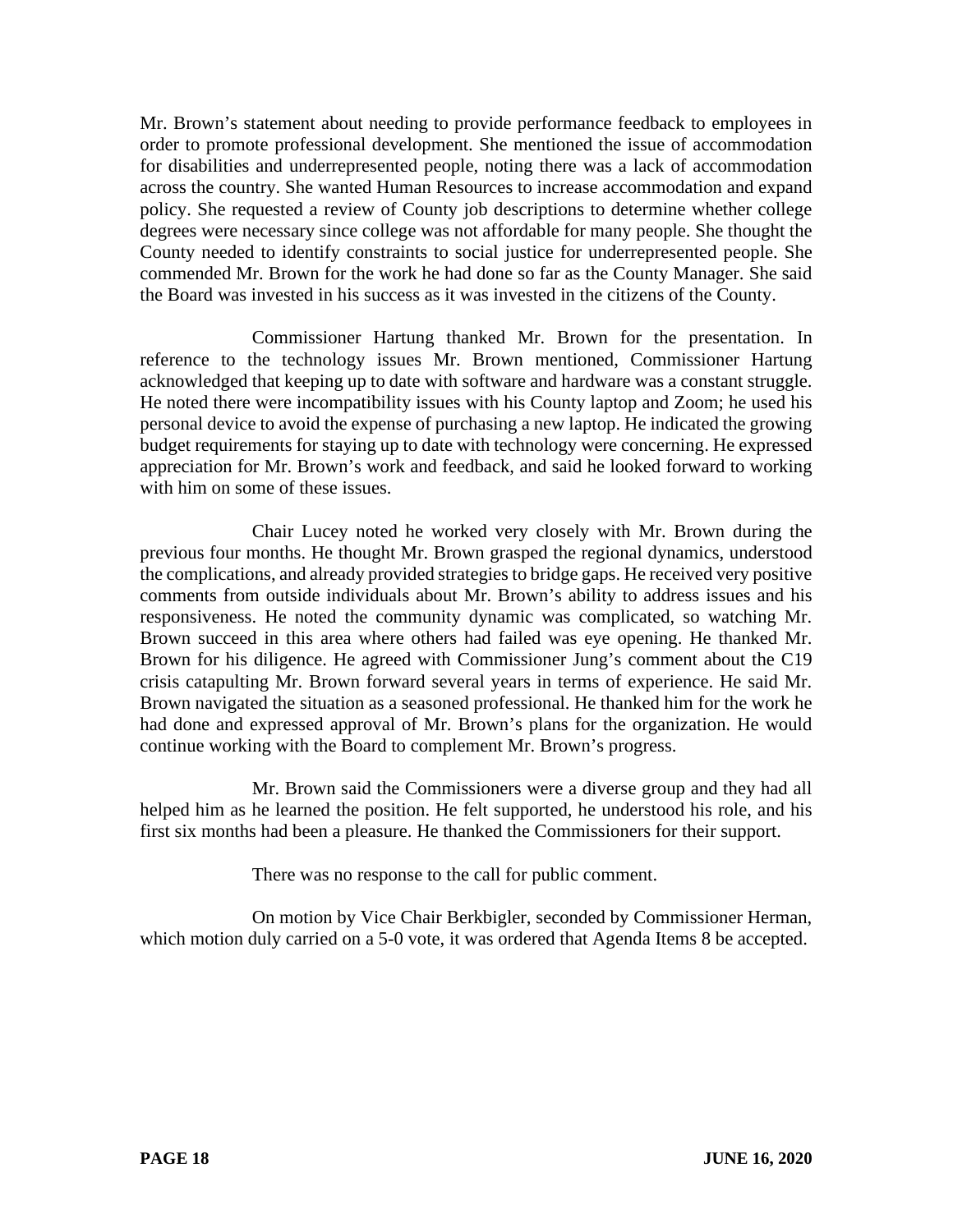**20-0409 AGENDA ITEM 15** Public Hearing: Continuation/Re-hearing of Appeal of the Washoe County Planning Commission's denial of Regulatory Zone Amendment Case Number WRZA19-0010 (Highland Village) to amend the Sun Valley Regulatory Zone Map, a component of the Sun Valley Area Plan, to change the regulatory zone on two (2) parcels (APN: 508-020-41 & 43) totaling 54.5 acres from Low Density Suburban (LDS) (1 dwelling unit/acre maximum) and General Rural (GR) to High Density Suburban (HDS) (7 dwelling units/acre maximum) with the 3 acres that are currently GR to remain GR. The applicant is Regal Holdings of Nevada, LLC for the owner Charles J. Fornaro, et. al. for the two parcels, which are located on the north side of Highland Ranch Pkwy and north of Midnight Drive. And, if approved, authorize the chair to sign a resolution to this effect. And Introduction and first reading of an Ordinance pursuant to Nevada Revised Statutes 278.0201 through 278.0207 adopting a Development Agreement between (1) Washoe County and (2) Regal Holdings of Nevada, LLC and Charles J. Fornaro, et. al., for Highland Village, limiting the gross density to 4.2 dwelling units per acre on the portions of the property (APNs 508- 020-41 and 508-020-43) zoned High Density Suburban. The term of the agreement is ten (10) years. The project is located north of Highland Ranch Parkway and north of Midnight Drive. The project encompasses a total of 2 parcels that total approximately 54.4 acres. The parcels are located within the Sun Valley Area Plan. The property is located within the Sun Valley Citizen Advisory Board boundaries and within Washoe County Commission District No.5. (APNS: 508-020-41 & 43) Set the public hearing and second reading of the Ordinance for July 14, 2020 and, if adopted, further authorize the Chair to execute the final Development Agreement. Community Services. (Commission District 5.)

The Chair opened the public hearing by calling on anyone wishing to speak for or against adoption of said Ordinance.

County Manager Eric Brown read the ordinance title. Nancy Parent noted the correct APNS were 508-020-41  $\&$  43, and this would be Bill No. 1842 if introduced.

Chair Lucey offered Mr. John Krmpotic, the appellant's representative, an opportunity to present. He noted the Commissioners were provided with Mr. Krmpotic's PowerPoint presentation, a copy of which was placed on file with the Clerk.

Mr. Krmpotic mentioned the appellant appeared before the Board six weeks earlier. Two key points were agreed on at that time: a density of 4.2 which was needed for the project, and the requirement to take the project back to the Washoe County Planning Commission (PC). He said the PC gave unanimous support to the project. He noted the PC recognized the appellant had worked with the community and the Citizen Advisory Board to reach a compromise. He hoped the decision of the PC reflected the Board's expectations.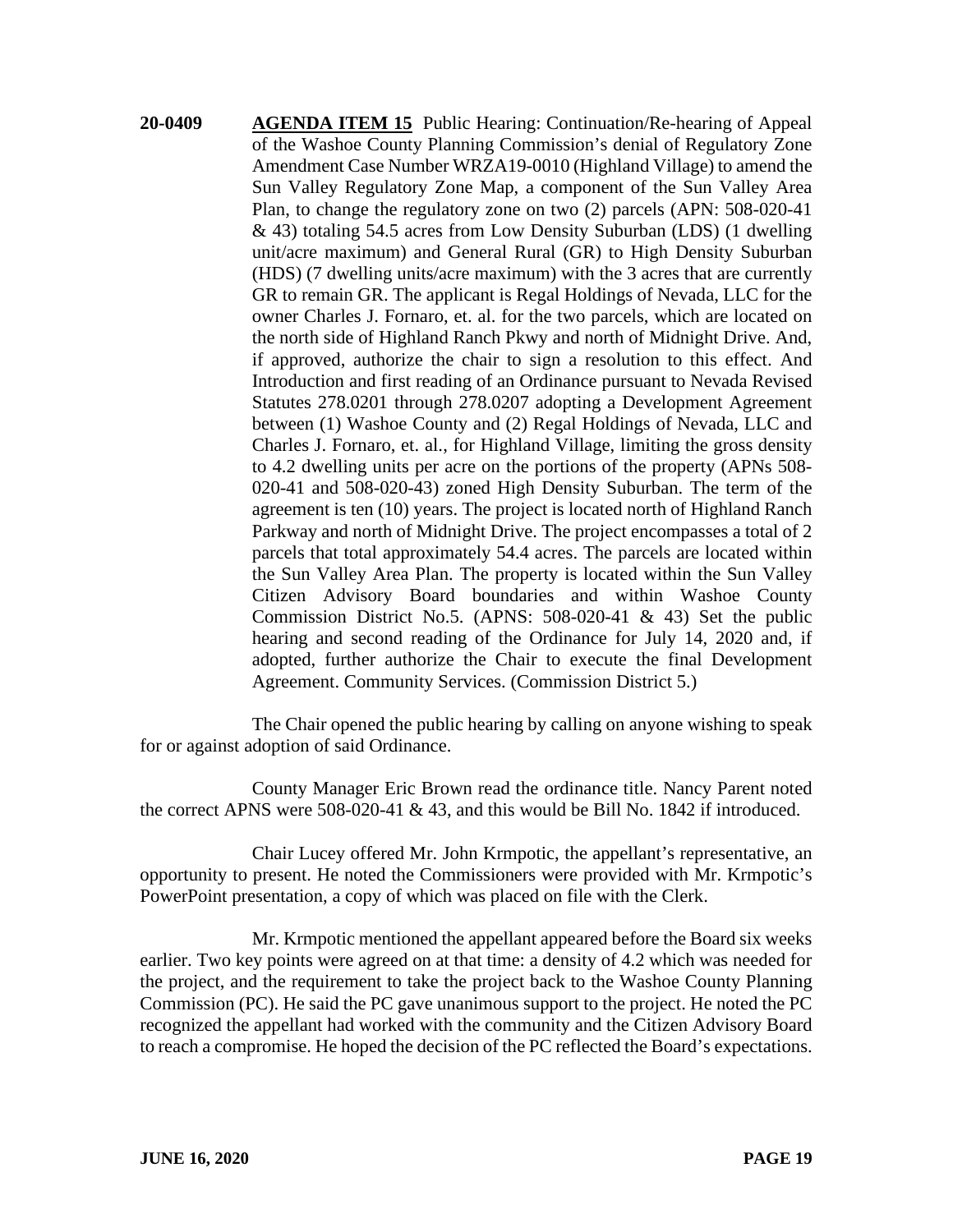Commissioner Herman thanked Mr. Krmpotic for working with the Board and following good judgement. She thought a deal had been reached and she approved of the project plan.

Ms. Parent read an email from Ms. Darlene Perkins. In it, Ms. Perkins requested the zoning not be changed to allow development of a denser population. She thought current residents purchased their property because they wanted to live in a rural area. She said open land was used for recreation which would be impacted by a housing development. She opined the added development would ruin the open feeling of the valley.

Ms. Parent noted the 3-minute timer was not started. She estimated she was one minute into Ms. Perkins' comment period and adjusted the timer to two minutes and continued reading. Ms. Perkins expressed concern about additional traffic on Highland Ranch Parkway as it was already used to capacity. She thought the local park would become crowded with additional residents. She noted the additional homes would diminish the habitat for quail and other small animals. She acknowledged new development would likely include a new shopping center, a school, and other amenities, but those improvements would not outweigh the loss of open space.

Deputy District Attorney Nathan Edwards recommended Ms. Parent set another minute on the timer to ensure Ms. Perkins received a verifiable 3-minute comment period. He encountered the issue on a prior Open Meeting Law complaint.

As read by Ms. Parent, Ms. Perkins further stated many residents who lived in dilapidated trailers had lived there a long time. She said she disliked the debris, old cars, and appliances on those lots, but new development was not the solution. She asked for the open space to be left as it was for existing residents.

Ms. Parent read an email from Ms. Sherry Fairchild. In it, Ms. Fairchild said she was opposed to high-density suburban development at the proposed location. She stated the area was unable to support high-density development. She noted the roads were in poor condition, there was significant traffic throughout the day, the water pressure was low, schools were at maximum capacity, and Highland Ranch Parkway had sidewalks on only one side of the road.

As read by Ms. Parent, Ms. Judi Jensen said she opposed the rezoning request because it appeared the density restriction was for 10 years and she would not want to see it change after that term. She said the area was already too crowded.

Ms. Parent read an email from Ms. Jennifer Allen. In it, Ms. Allen said the infrastructure would not support another development. She noted there was already heavy vehicle traffic and the roads would become more congested with additional residents. She stated she purchased her property because of the open Bureau of Land Management land and her desire to live in a smaller community. She opposed the development because of the limited access and inadequate roads in the area. She said she would fear for her child's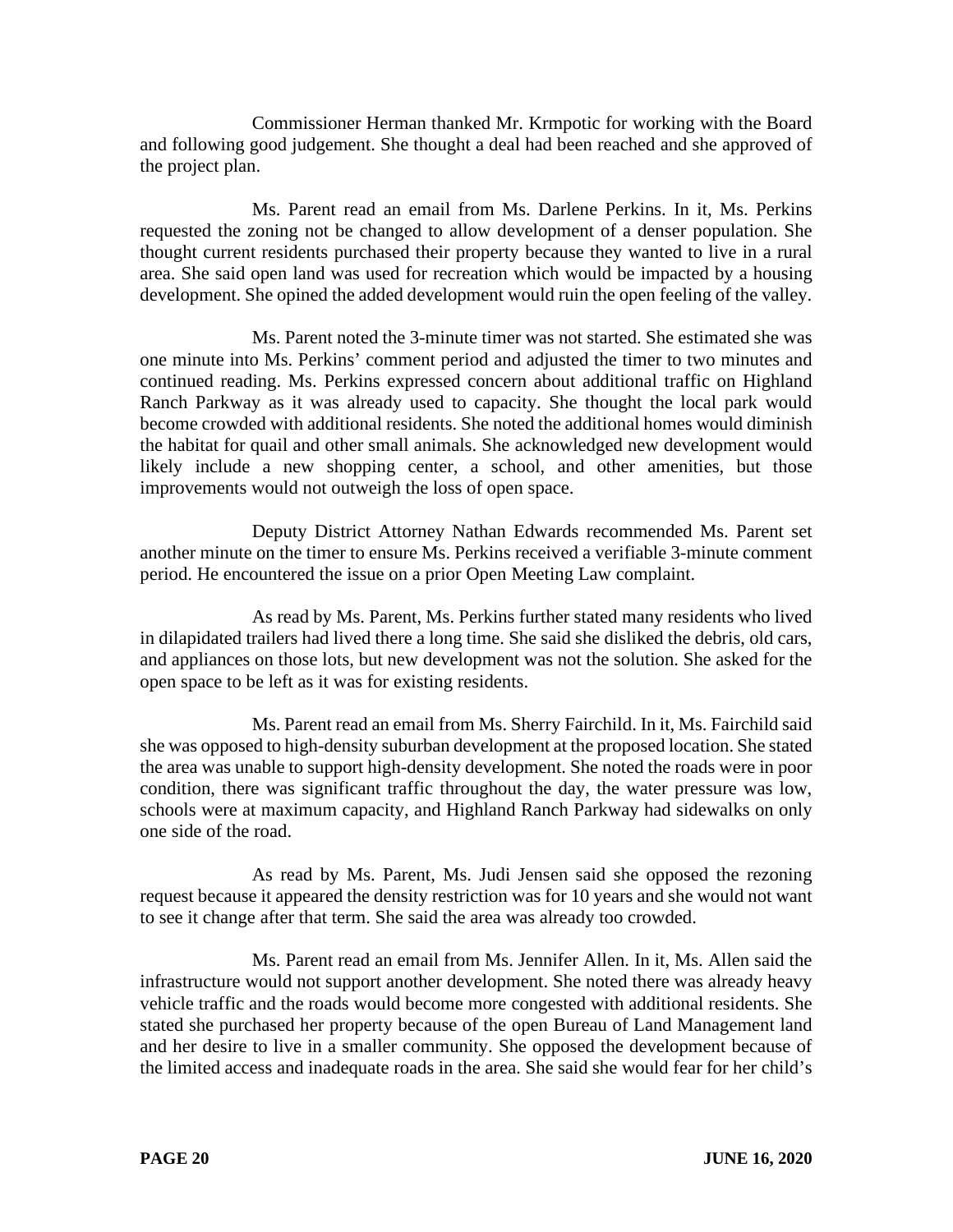safety with an increase in people and homes. She thought approving the development was a poor decision.

On motion by Commissioner Herman, seconded by Vice Chair Berkbigler, which motion duly carried on a 5-0 vote, it was ordered that the appeal be approved, the decision of the Washoe County Planning Commission be reversed, and Regulatory Zone Amendment Case Number WRZA19-0010 (Highland Village) be approved. The approval is based on the Board's ability to make all the findings required by WCC Section 110.810.30. The Resolution pertinent to Agenda Item 15 is attached hereto and made a part of the minutes thereof.

Bill No. 1842 was introduced by Commissioner Herman, and legal notice for final action of adoption was directed.

**20-0410 AGENDA ITEM 16** Public Hearing: Appeal of the denial, by the Washoe County Board of Adjustment of Special Use Permit Case Number WSUP20-0002 (Boneyard Flat Grading Phase 2), which sought approval of a special use permit to allow the excavation of approximately 1,000,000 cubic yards of earthen material from the Boneyard Flat area to be used as fill material throughout the Eagle Canyon residential area and the Spanish Springs Business Park industrial area. The project is also intended to increase the holding capacity of the Boneyard Flat flood pool. The proposed project is located North of the terminus of the Sha-Neva haul road and south and west of the Pebble Creek Subdivision. The Board may affirm, reverse, or modify the decision of the Board of Adjustment. In doing so, the Board may directly grant all or part of the special use permit request. Community Services. (Commission District 4.)

Chair Lucey said the item would be continued at a later date based on a request from the applicant. He noted the item was a scheduled public hearing and would be opened for public comment, but the Board would not take any action. He opened the public hearing.

County Clerk Nancy Parent read an email from Mr. Jim Orsi and Mrs. Julie Orsi. In it, the Orsis expressed concern about the retention pond being built behind their property in Pebble Creek Estates. They wondered why it was not located near Sha Neva Road if the purpose of the retention pond was to increase the holding capacity of the Boneyard Flat Flood Pool. They wondered about signs to keep all-terrain vehicles (ATVs) out of the retention pond, since they had observed numerous ATVs in the month since the retention pond project commenced. They noted the dust and excavation was disruptive and it spoiled their view of the mountain.

As read by Ms. Parent, Mr. Ken Bredy requested a fire break at the property lines between Pebble Creek Homeowners' Association (HOA) and the Spanish Springs association on the south, east, and north sides of the Pebble Creek HOA. He also requested a water retention ditch at the north end of Topaz Drive to help prevent dirt and rocks from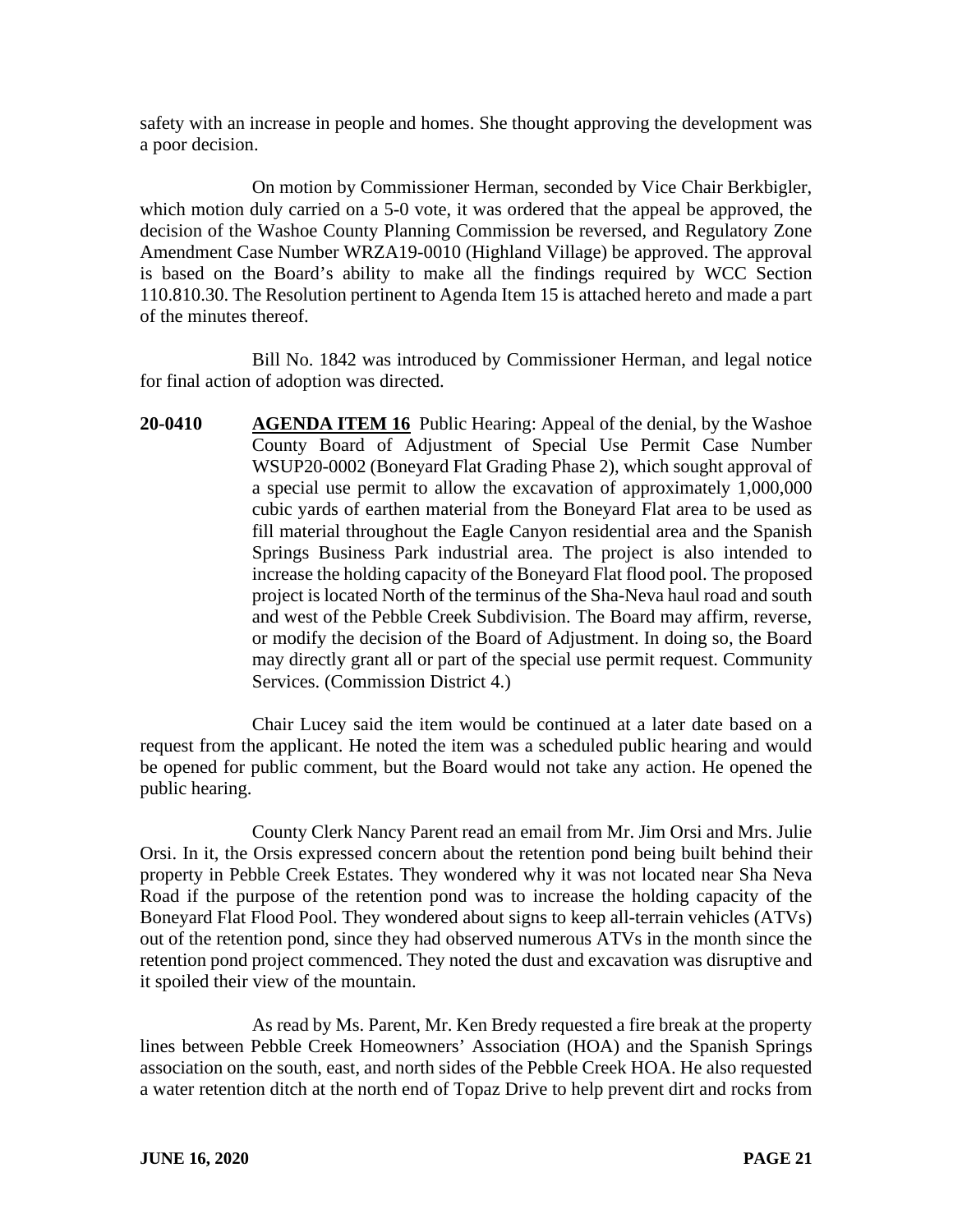entering the Pebble Creek drainage ditch. He submitted a second email in which he noted the Pebble Creek HOA and Spanish Springs association boundary for the fire break was on the west, north, and south.

No action was taken on this item.

**20-0411 AGENDA ITEM 17** Public Hearing to hold the second reading and possible adoption of an ordinance amending Ordinance No. 1000 in order to change the boundaries of District No. 24 (Groundwater Remediation); AND, Public Hearing to hold the second reading of an ordinance imposing a fee on the parcels of land in Washoe County, Nevada District No. 24

(Groundwater Remediation) to pay the costs of developing and carrying out a plan for remediation; and other matters relating thereto. Community Services. (All Commission Districts.)

The Chair opened the public hearing by calling on anyone wishing to speak for or against adoption of said Ordinances. There being no response, the hearing was closed.

County Clerk Nancy Parent read the title for Ordinance No. 1651, Bill No.

1840.

Ms. Parent read the title for Ordinance No. 1652, Bill No. 1841.

Commissioner Hartung noted this issue was brought before the Board periodically. He thought it important for people to know what happened because the remediation of those volatiles from groundwater was an ongoing process. The plumes resulted from improper disposal of cleaning materials. He expressed appreciation for the Board's ongoing support on this issue which concerned everyone. Chair Lucey thanked Commissioner Hartung for his work on this issue.

On motion by Vice Chair Berkbigler, seconded by Commissioner Herman, which motion duly carried on a 5-0 vote, it was ordered that Ordinance No. 1651, Bill No. 1840, and Ordinance No. 1652, Bill No. 1841 be adopted, approved and published in accordance with NRS 244.100.

**20-0412 AGENDA ITEM 18** Possible Closed Session for the purpose of discussing labor negotiations with Washoe County and Truckee Meadows Fire Protection District per NRS 288.220.

Chair Lucey asked whether there was a need for a closed session. County Manager Eric Brown said there was.

Deputy District Attorney Nathan Edwards noted Agenda Item 18 was an action item, so Chair Lucey needed to call for public comment. There was no response to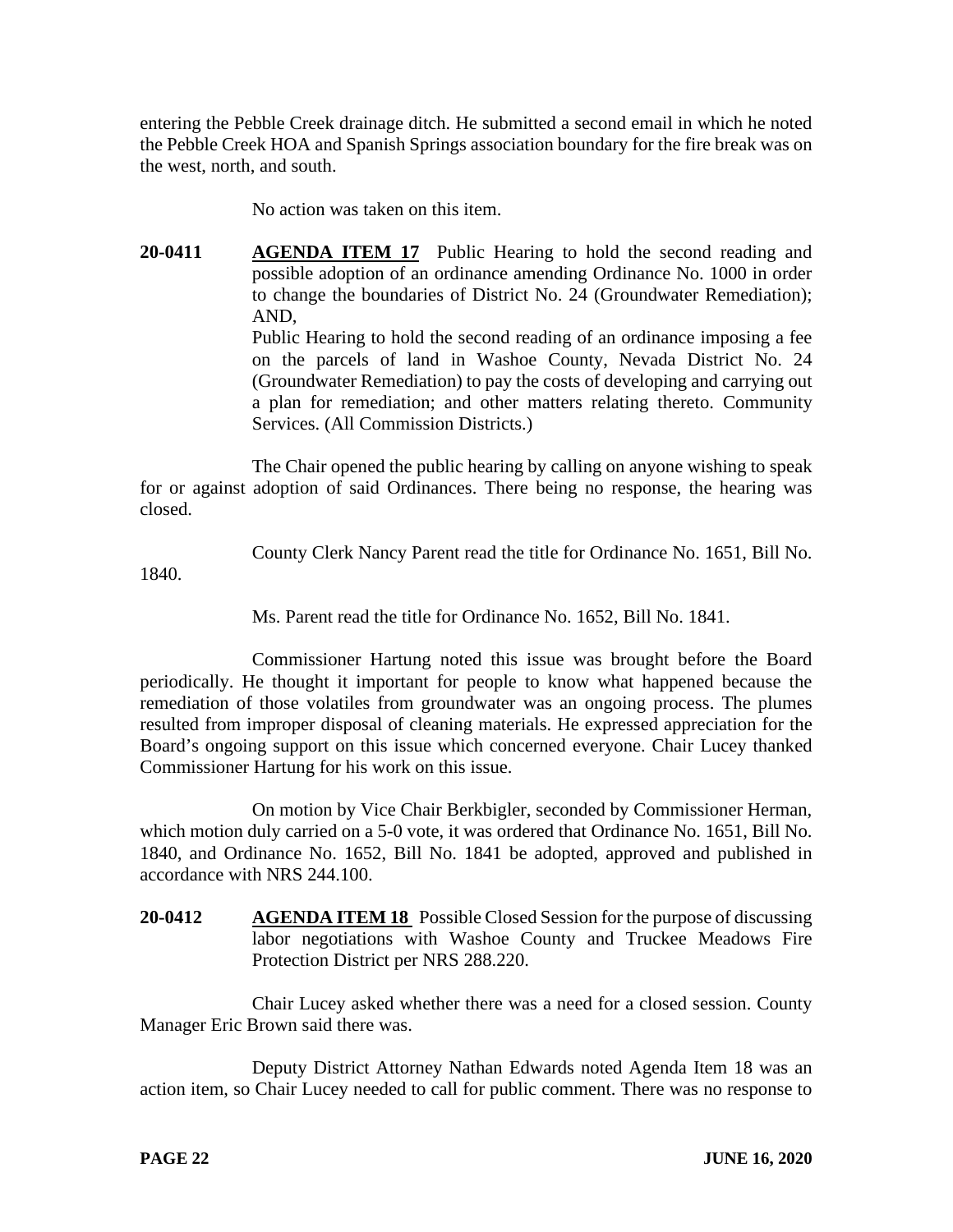the call for public comment.

On motion by Vice Chair Berkbigler, seconded by Commissioner Jung, which motion duly carried on a 5-0 vote, it was ordered that the meeting recess after completion of all items to a closed session for the purpose of discussing negotiations with Employee Organizations per NRS 288.220.

## **20-0413 AGENDA ITEM 19** Public Comment.

Ms. Parent read an email from Ms. Elise Weatherly. In it, Ms. Weatherly said she looked forward to appearing before the Board in the future. She spoke about filing contempt of court papers for her daughter, a contempt of court case filed against her, and Judge Bridget Robb. She asked why the case was considered valid and how to ensure a candidate's stance on issues was public information. She wondered about the County's interest in the child support for her granddaughter.

### **20-0414 AGENDA ITEM 20** Announcements/Reports.

Commissioner Herman said she looked forward to the day when citizens could attend meetings in Chambers to make public comment in person, which would make it easier for staff.

Chair Lucey noted a primary election had taken place. He thanked Registrar of Voters Deanna Spikula for the unique way of holding an election. He said the Board would convene for a meeting on Friday, June 19 at 9:00 a.m. to canvass the vote. He encouraged people to view the meeting. He thanked everyone who participated in local government. He congratulated successful candidates and extended well wishes to the candidates who were not elected. He said the Commissioners all knew how difficult participating in local government could be.

**12:43 p.m.** The Board recessed into a closed session.

\* \* \* \* \* \* \* \* \* \* \*